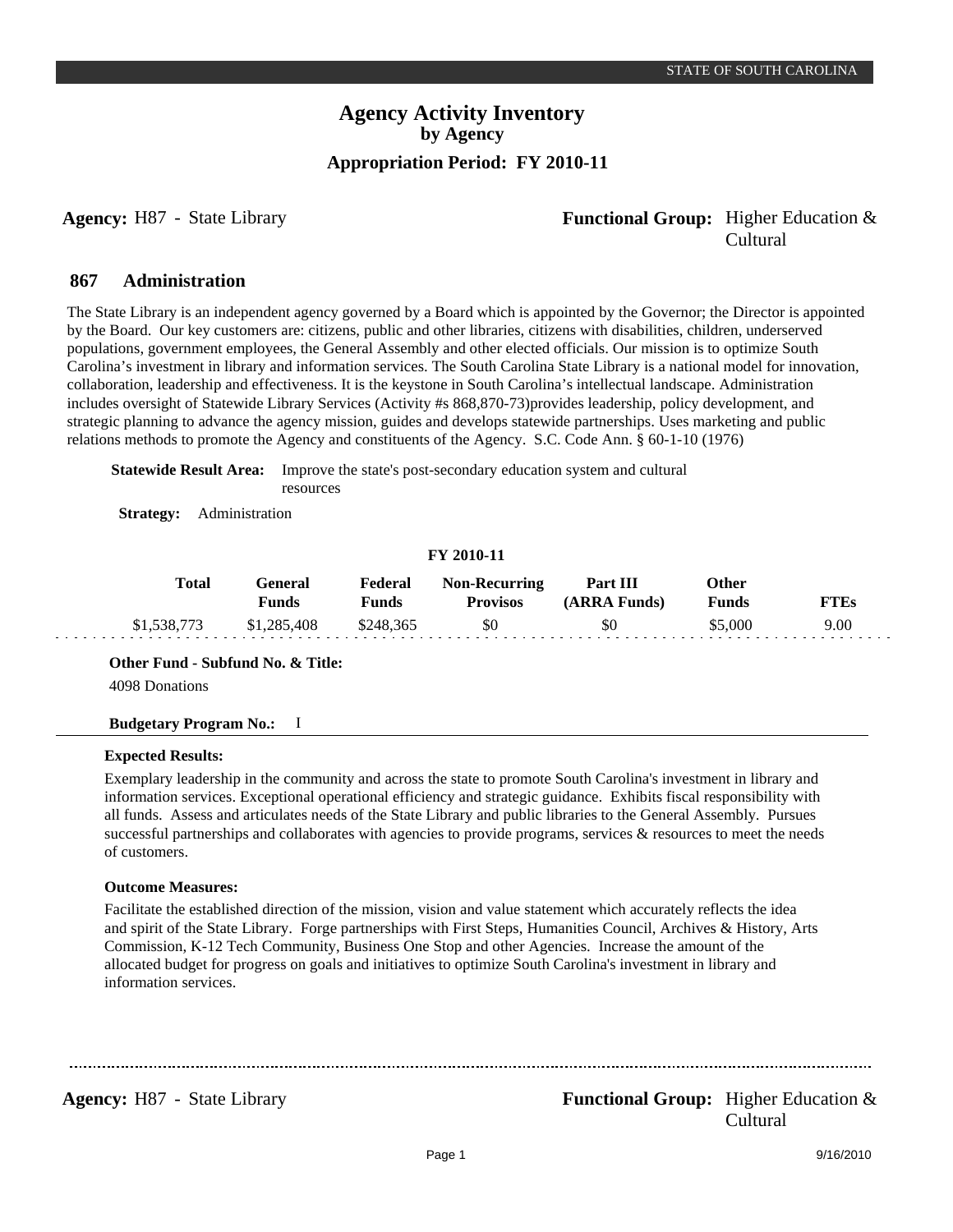## **Appropriation Period: FY 2010-11**

#### **Talking Book Services 868**

Provides free library services to customers that cannot use standard print due to visual, physical, or learning disabilities, including permanent and temporary conditions, as required by S.C. Code Ann. § 60-1-120 (1976) and Pratt-Smoot Act (1931), amended 2 U.S.C. § 135(a), 136(b), amended U.S.C. P. Law 89-522 (1966)

**Statewide Result Area:** Improve the state's post-secondary education system and cultural

resources

**Strategy:** Provide for greater access and affordability of our state's cultural resources.

### **FY 2010-11**

| <b>Total</b> | l -eneral<br>Funds | Federal<br>Funds | <b>Non-Recurring</b><br><b>Provisos</b> | Part III<br>(ARRA Funds) | Other<br><b>Funds</b> | FTEs |
|--------------|--------------------|------------------|-----------------------------------------|--------------------------|-----------------------|------|
| \$673,647    | \$0                | \$648,647        | \$0                                     | \$0                      | \$25,000              | 9.00 |

**Other Fund - Subfund No. & Title:**

4098 Donations

#### **Budgetary Program No.:** II

#### **Expected Results:**

Format-specific audio books and large print materials and needed equipment are provided by mail to eligible customers free of charge. Customers are provided with reference support for their information needs. Customers receive service consistent with Library of Congress National Library Service Guidelines and Standards for Libraries for the Blind and Physically Handicapped.

### **Outcome Measures:**

During 2009 - 2010 we began a digital transition of Talking Book Services materials. During 2010-2011 we will move the bulk of our materials to digital format.

**Agency:** H87 - State Library **- Equal Functional Group:** Higher Education & Cultural

#### **Information Technology Services (ITS) 869**

Information Technology Services supports the agency's IT infrastructure; provides technical support for database administration, helpdesk/operations, imaging, networking, security, systems administration, & training; and website development and administration for all SCSL programs. ITS also provides consulting services to the state's public libraries in networking, telecommunications, integrated library systems, and technology planning. ITS provides planning, implementation and support of the South Carolina Library Network for statewide resource sharing. Authorization: S.C. Code Ann. § 60-1-140, Sec. 60-1-150, Sec. 60-1-160 (1976). Telecommunications Act, 1996, P.L.104-104, 110 Stat. 56 (1996). LSTA P.L. 108-81 (See Activity 867)

**Statewide Result Area:** Improve the state's post-secondary education system and cultural resources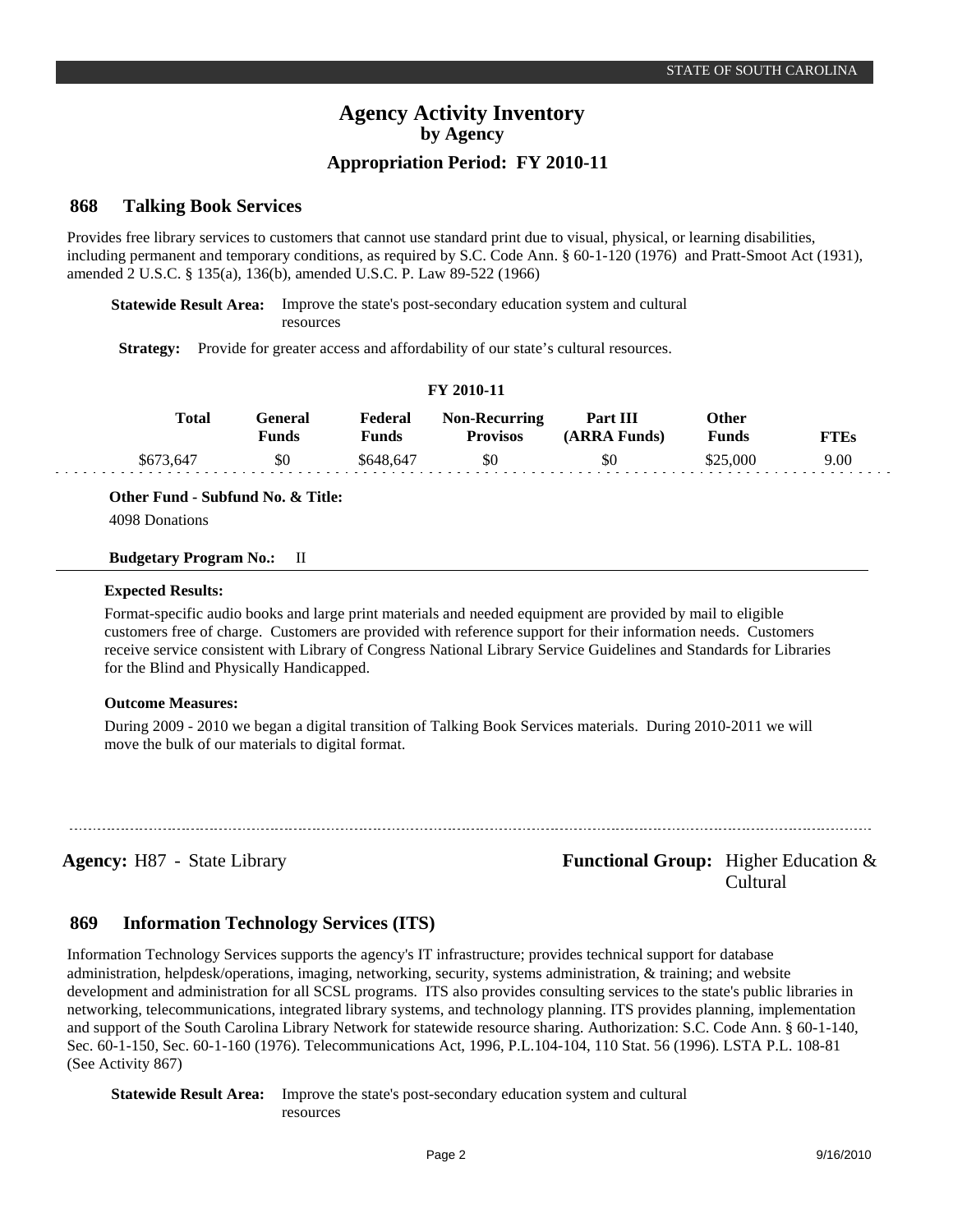## **Appropriation Period: FY 2010-11**

**Strategy:** Provide for a greater level of South Carolina based, derived cultural opportunities.

#### **FY 2010-11**

| <b>Total</b> | l -eneral<br>Funds | Federal<br>$F$ unds | <b>Non-Recurring</b><br>Provisos | Part III<br>(ARRA Funds) | <b>Other</b><br><b>Funds</b> | FTEs |
|--------------|--------------------|---------------------|----------------------------------|--------------------------|------------------------------|------|
|              | \$159,398          | \$374,240           | \$0                              | \$0                      | \$0                          | 5.00 |

**Other Fund - Subfund No. & Title:**

### **Budgetary Program No.:** V

#### **Expected Results:**

Superior IT support. Information Technology Services will implement information technologies that enhance the library's collections and services, and that assure equitable access for SC citizens to information in electronic formats. ITS will provide staff with up-to-date technology to ensure quality services that are efficient and costeffective. Ensure 99% availability of resources. 100% of public libraries have a technology plan for the current FY that meets SLD/E-Rate requirements. Educates public libraries in technology planning, and state and federal guidelines and regulations for Internet activity, including the Children's Internet Protection Act (CIPA). Convenes a yearly information exchange for public library systems managers and web administrators, and disseminates information from the State's Department of Information Technology (SDIT) and the State's Architecture Oversight Committee (AOC) to develop best practices and standards for public library computing. Partners with SDIT to provide high quality Internet access to public libraries, and facilitates the flow of information and support between SDIT and the public libraries.

#### **Outcome Measures:**

In FY11, ITS is moving forward by continually performing self-evaluations on its IT infrastructure and services, and making adjustments to increase public access, system uptime, reliability, and security. The agency's network backup system will be re-designed and replaced to drastically improve probability of recovery following unforeseen infrastructure failures. Web server infrastructure will be upgraded to increase the speed, security, and stability of the SC State Library, DISCUS, and SC Center for the Book websites. Web portals will be developed to support new and continuing agency initiatives, including the web presence for early literacy, K-12 education, and workforce development projects. Keeping abreast and leveraging relevant new technologies to achieve agency goals will continue to be a core element of ITS approach.

**Agency:** H87 - State Library **- Equal Functional Group:** Higher Education & Cultural

#### **DISCUS - South Carolina's Virtual Library 870**

DISCUS - South Carolina's Virtual Library provides a core set of electronic resources to SC citizens, primarily the K-12 environment. The resources include newspapers, magazine articles, journal articles, encyclopedias and e-books, which are available online 24/7. Currently, DISCUS offers some 38 distinct databases. Users may access these resources in several ways: schools and public libraries provide seamless access onsite; remote access is available through either username/password or remote patron authentication with a state or public library card. State Library staff provide training to public library staff, school media center staff, and teachers through classes located in the State Library, onsite at the home institutions, at conferences, and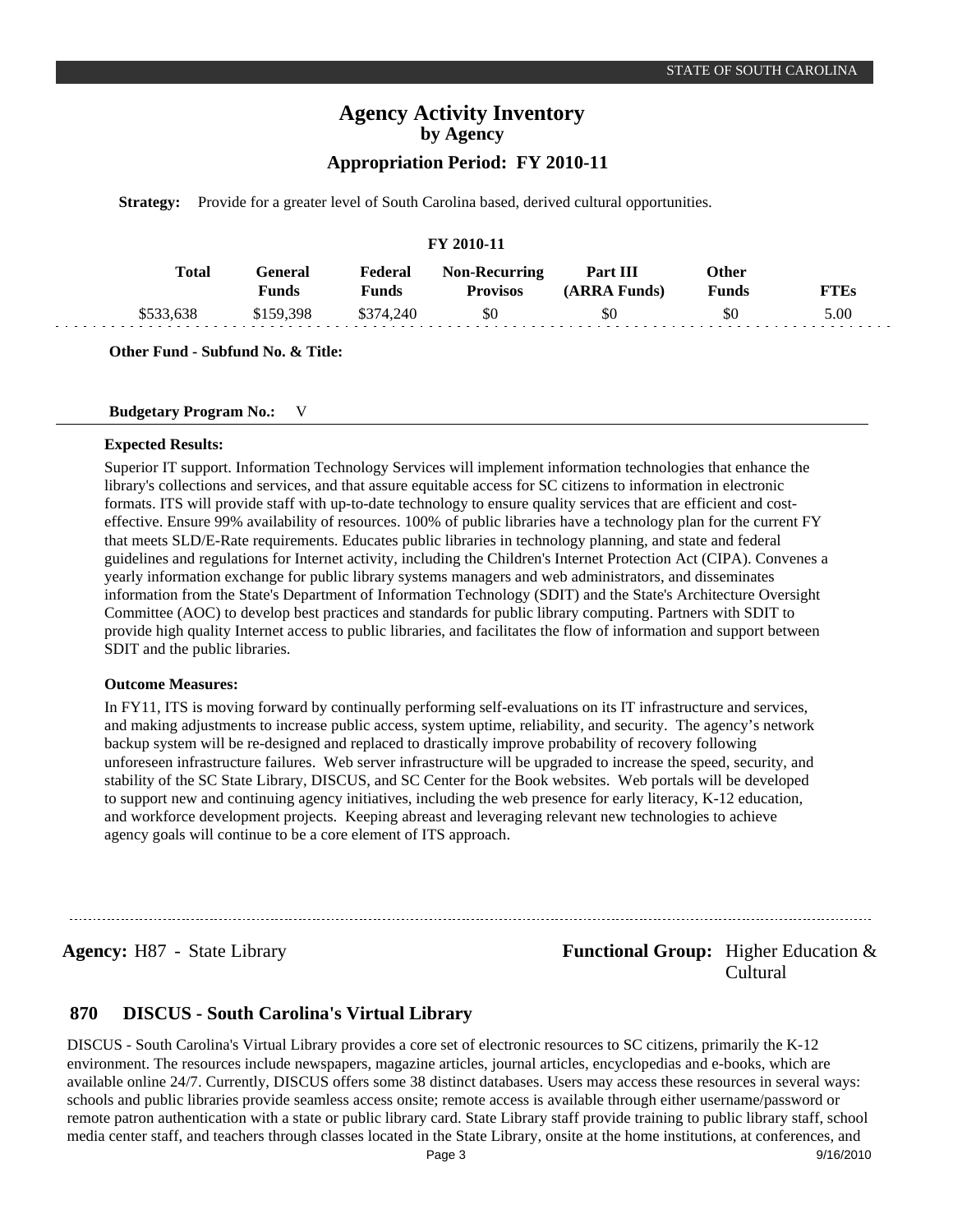## **Appropriation Period: FY 2010-11**

through online training through OPAL, YouTube, Teacher Tube and recorded tutorials. Authorization: S.C. Code Ann. § 60-1- 60, Sec. 60-1-80 (1976). LSTA P.L. 108-81, as amended.

### **Statewide Result Area:** Improve the state's post-secondary education system and cultural resources

**Strategy:** Provide for greater access and affordability of our state's cultural resources.

### **FY 2010-11**

| Total       | General<br>Funds. | Federal<br><b>Funds</b> | <b>Non-Recurring</b><br><b>Provisos</b> | <b>Part III</b><br>(ARRA Funds) | Other<br><b>Funds</b> | FTEs |
|-------------|-------------------|-------------------------|-----------------------------------------|---------------------------------|-----------------------|------|
| \$1,642,461 | \$1,543,446       | \$99,015                | \$0                                     | \$0                             | \$0                   | 1.00 |

**Other Fund - Subfund No. & Title:**

#### **Budgetary Program No.:** V

#### **Expected Results:**

All South Carolinians have equitable access to high quality electronic resources. For K-12, DISCUS bridges the economic gap in school funding for educational materials; all students have access to a core of quality, vetted resources from their schools or public libraries; students with Internet access at home also have access to these resources. Resources are selected to meet the educational needs of K-12 students. Adult citizens also benefit from DISCUS databases: a select group of resources focuses on business, health, and nursing. The aggregated purchase of these electronic subscription databases provides extensive savings for the state's public schools and libraries. DISCUS is evaluated continuously through usage data analysis and input from educators and librarians throughout the state.

#### **Outcome Measures:**

In FY10 more than 9 million items were retrieved from DISCUS. The total DISCUS costs for database renewals and licenses was \$2,014,978. Cost avoidance for the statewide purchase of the DISCUS databases is approximately \$39,000,000. We recognized that citizens need help creating resumes, cover letters, and honing their interviewing skills. We addressed these needs by purchasing access to the Career E-book collection for all libraries. The centrally negotiated contract resulted in a total cost avoidance of more than \$250,000. In FY11, we will continue to analyze the needs of SC citizens and work to provide those resources.

**Agency:** H87 - State Library **- Agency: Functional Group:** Higher Education & Cultural

#### **Collection Management Services (CMS) 871**

Collection Management Services maintains appropriate collections of library materials in any format considered necessary to supplement the collections of other libraries in the State and to meet the research and informational needs of the General Assembly, state officers and agencies, and state government employees. CMS supports the State and Federal Document Depository program by maintaining the state's system of depository libraries for state publications to ensure that the publications are readily accessible to the citizens of the State. CMS coordinates and implements the library's digitization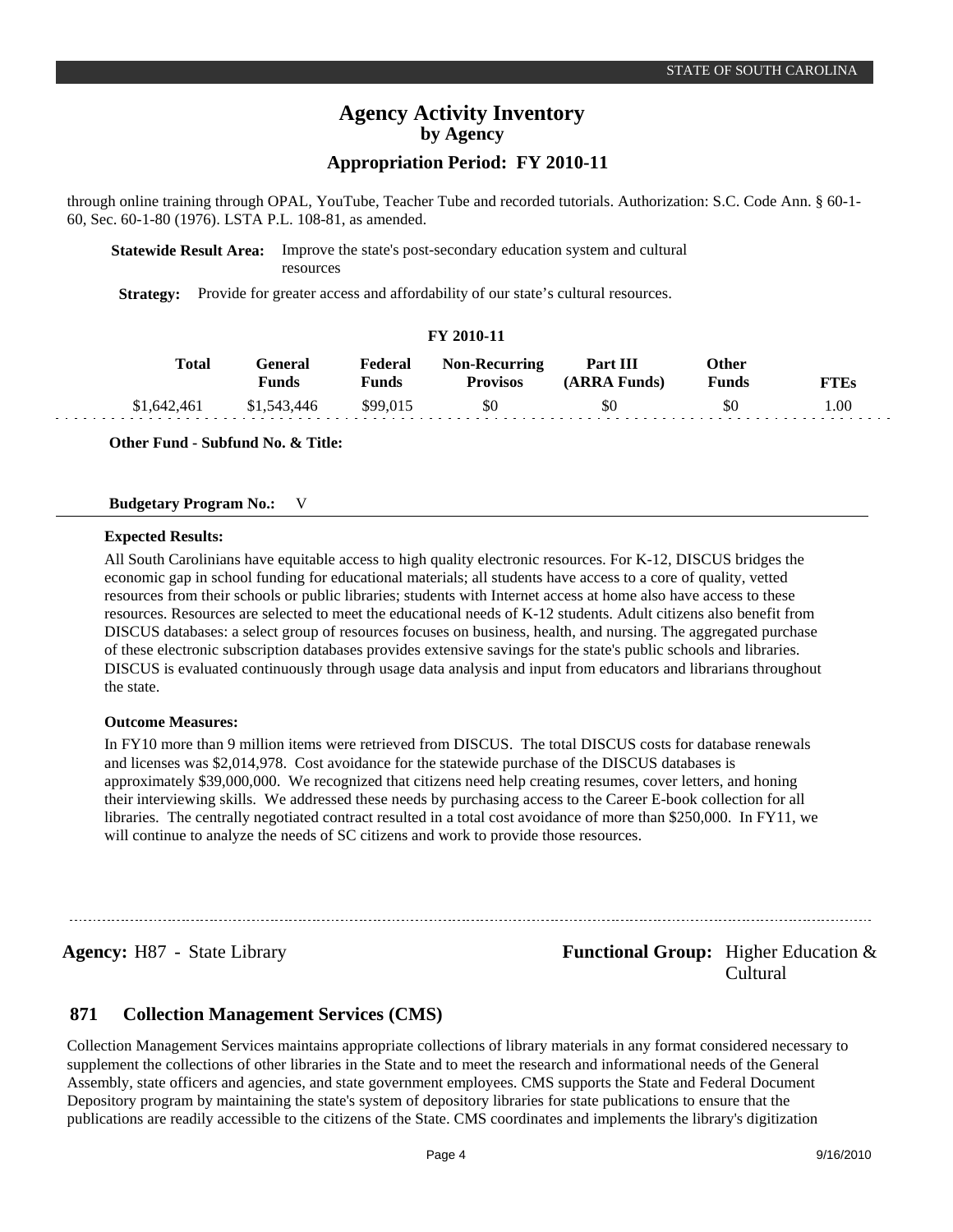## **Appropriation Period: FY 2010-11**

program, converting printed state documents to electronic versions that can be accessed and read over the Internet. CMS provides consultation services and training to public library staffs on preservation, digitization and other technical services issues. Authorization: S.C. Code Ann. § 60-1-60, Sec 60-2-10, Sec 60-2-30 (1976). LSTA, P.L. 108-81

**Statewide Result Area:** Improve the state's post-secondary education system and cultural resources

**Strategy:** Provide for greater access and affordability of our state's cultural resources.

### **FY 2010-11**

| Total     | General<br>Funds | Federal<br>Funds | <b>Non-Recurring</b><br><b>Provisos</b> | Part III<br>(ARRA Funds) | Other<br>Funds | FTEs |
|-----------|------------------|------------------|-----------------------------------------|--------------------------|----------------|------|
| \$309,606 | \$238.565        | \$71.042         | \$0                                     |                          | \$0            | 5.00 |

**Other Fund - Subfund No. & Title:**

#### **Budgetary Program No.:** V

#### **Expected Results:**

CMS organizes and provides bibliographic control over state publications and distributes state publications to all libraries participating in the state's depository system. Obtains materials that support the library's mission though purchasing, donations, and government document depository programs. Makes print and electronic materials discoverable and accessible through the online catalog. Preserves library materials to prolong the life span of the collection. Maintains quality control of the physical collection, and ensures the accuracy of the collection database. Digitizes state documents and other SC materials, making them available over the Internet. Collects, catalogs and provides storage for born-electronic state documents, and makes them available to the public for the long-term by converting them to a digital, archival format. Ensures non-duplication of local library collections, providing specialized reference, research and support materials not carried by local libraries. Convenes a yearly information exchange with public library technical services personnel.

#### **Outcome Measures:**

In FY11, the Library has over 2 million items in a variety of formats to include: books, AV/Media, periodicals, microfilm and state and federal documents. In FY11, the Library will be conducted a major digitization project and will begin digitizing many documents which are heavily requested and/or only 1 copy exists in paper format. We will also digitize documents which are not available elsewhere, and are valuable to state government and researchers.

**Agency:** H87 - State Library **- Agency: Functional Group:** Higher Education & Cultural

#### **Library Services to State Government 872**

Supports the research needs of the General Assembly, state agencies, and state government employees with materials and information services as required by S.C. Code Ann. § 60-1-70 (1976)

**Statewide Result Area:** Improve the state's post-secondary education system and cultural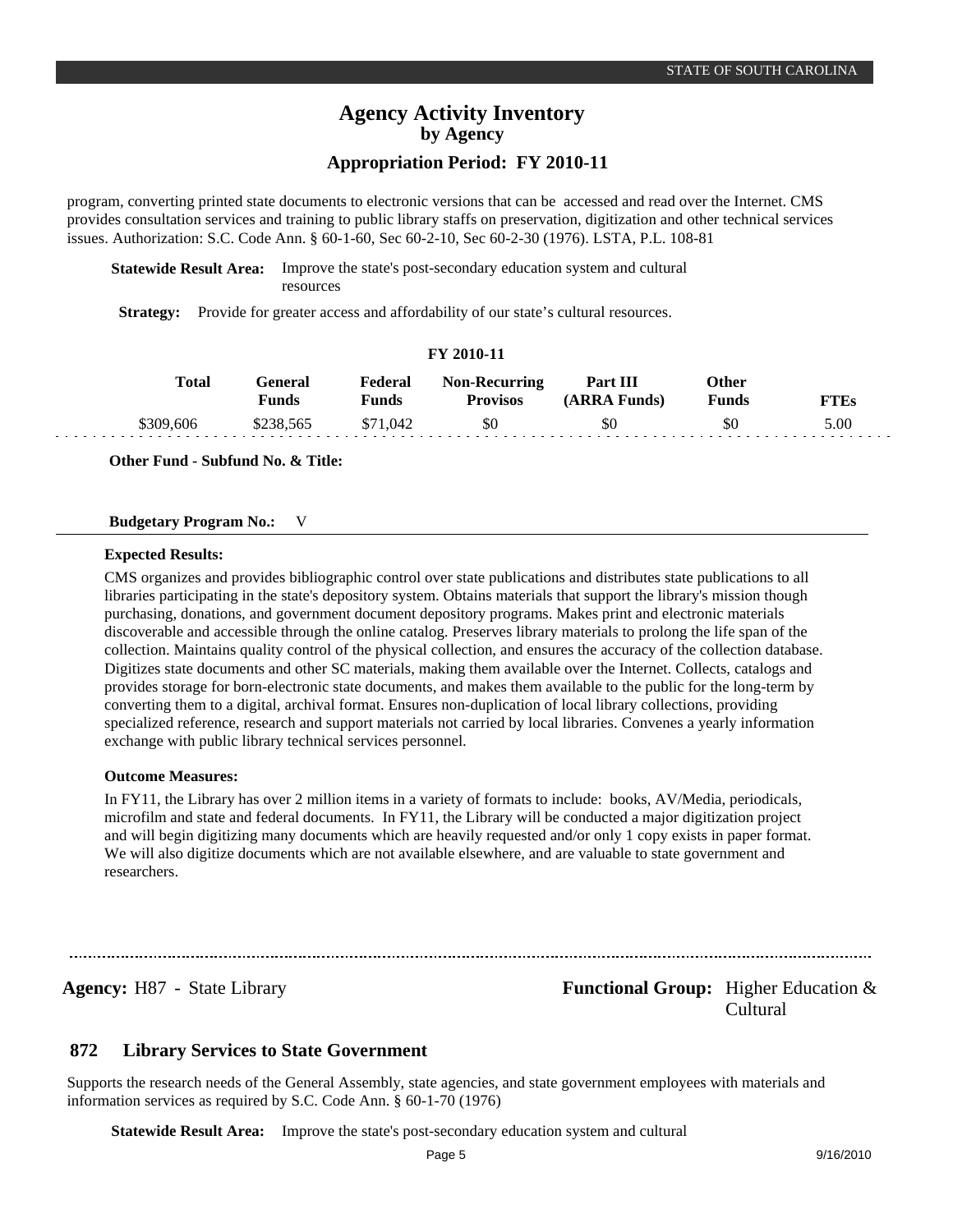#### resources

**Strategy:** Provide for greater access and affordability of our state's cultural resources.

| FY 2010-11 |           |                         |                  |                                         |                          |                              |             |  |  |
|------------|-----------|-------------------------|------------------|-----------------------------------------|--------------------------|------------------------------|-------------|--|--|
|            | Total     | General<br><b>Funds</b> | Federal<br>Funds | <b>Non-Recurring</b><br><b>Provisos</b> | Part III<br>(ARRA Funds) | <b>Other</b><br><b>Funds</b> | <b>FTEs</b> |  |  |
|            | \$306.544 | \$224,734               | \$81.810         | \$0                                     | \$0                      | \$0                          | 5.00        |  |  |

**Other Fund - Subfund No. & Title:**

### **Budgetary Program No.:** V

#### **Expected Results:**

The State Library provides proactive 21st century services to South Carolina State Government employees and agencies that are valued and perceived as essential to good governance. Customers have access to print and electronic materials, including but not limited to books, journals, magazines, and databases needed to complete their research needs. Professional librarians are available to assist in answering questions, gathering materials, and provide training in research skills and use of library resources.

#### **Outcome Measures:**

We did experience an increase in patrons this year due to our increased partnerships with other State Agencies. Our plans for FY11 include: further marketing of our virtual library for state government. We will perform a needs assessment among state agencies. Develop a feasibility study of a "What's Hot/Hot topics" service.

**Agency:** H87 - State Library **- Agency: Functional Group:** Higher Education & Cultural

#### **Public Library Development and Support 873**

Provides advice and assistance to public libraries, library boards, and county governments in matters concerning the establishment, support, operation, improvement and coordination of library services as required by Code of Laws Section 60-1- 80. Provides a staff of consultants qualified to give advisory and technical assistance to library directors and boards. Administers a certification program for public libraries and librarians, establishing regulations and procedures for the implementation of the program, as required by S.C. Code Ann. § 60-1-80c. Renders encouragement, advice, and assistance for the establishment, operation, and coordination of libraries of state institutions, providing consultant services, administration of grants-in-aid from federal or other sources, and minimum standards for library services, as required by S.C. Code Ann. § 60-1- 110 (1976).

**Statewide Result Area:** Improve the state's post-secondary education system and cultural resources

**Strategy:** Provide for a greater level of South Carolina based, derived cultural opportunities.

**FY 2010-11**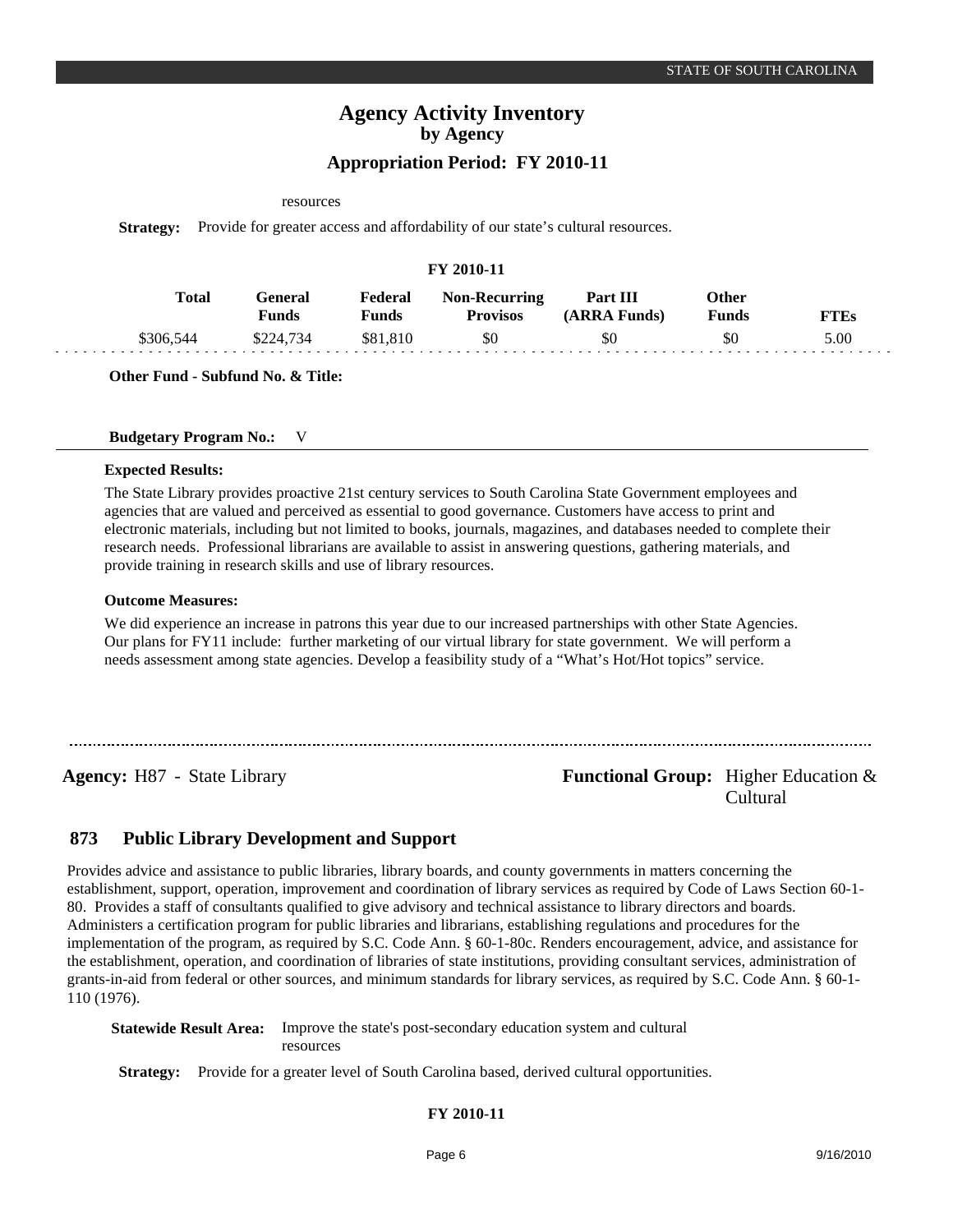## **Appropriation Period: FY 2010-11**

| <b>Total</b> | Fenera<br>'unds | Federal<br>Funds | <b>Non-Recurring</b><br><b>Provisos</b> | <b>Part III</b><br>Funds)<br>$\triangle$ R R $\triangle$ | Other<br>Funds | $T^{\mathbf{r}}\mathbf{F}$ |
|--------------|-----------------|------------------|-----------------------------------------|----------------------------------------------------------|----------------|----------------------------|
|              | 580.600         | Ψ⊷               | \$0                                     | \$0                                                      | ФU             | 5.00                       |

**Other Fund - Subfund No. & Title:**

### **Budgetary Program No.:** VI

### **Expected Results:**

Public library trustees, directors, and staff receive advice, counsel, information, and training on all areas of library operations, including, but not limited to personnel management, strategic planning, budgeting, facilities planning, technology, customer services, policy-making, advocacy, collection development, programming, children's/youth services. Specialized consulting is available on Federal E-rate program. Public library staff must meet one of four certification levels: Professional; Provisional Professional; Pre-Professional; Provisional Pre-Professional in order for State Aid funds to be used for salary. Provides library consultant services, interlibrary loan of materials, database access to libraries within state institutions, including correctional facilities, juvenile justice facilities and state medical facilities.

### **Outcome Measures:**

Goals for FY11 include training programs that will provide understanding and training on trends and issues impacting library services. Continuing support and assistance to new public library directors to acquaint them to the laws, regulations, and issues in South Carolina libraries will be a priority. For institutional libraries, we will assess the current literacy programs in state institutions (library, literacy, educational) and develop a report on the need and potential for such programs.

**Agency:** H87 - State Library **- Agency: Functional Group:** Higher Education & Cultural

#### **Continuing Education (CE) 874**

Continuing Education is divided into sections: public library staff, school media specialists, library boards, teachers and the staff of the State Library. The continuing education offered affords unique opportunities for seminar, workshop, conference attendance by public library staff and for funding of graduate level library coursework that leads to the placement of professional librarians in rural areas and in small to medium-sized public libraries. Supplemental funding sources (e.g. Gates Foundation, LSTA, etc.) support specialized/targeted training. Internal staff training is also conducted to further the vision of the State Library and staff development. Code of Laws, SC. Sec 60-1-60. See Activity # 872, State Library CE for state customers. (Museum & Lib Serves Act (MLSA) of 1996, Pub. L. 104-208 & 2003, Pub. L. 108-81, as amended, Title II, Lib Serves/Tech Act (LSTA).-see Activity #867).

**Statewide Result Area:** Improve the state's post-secondary education system and cultural resources

**Strategy:** Provide for greater access and affordability of our state's cultural resources.

### **FY 2010-11**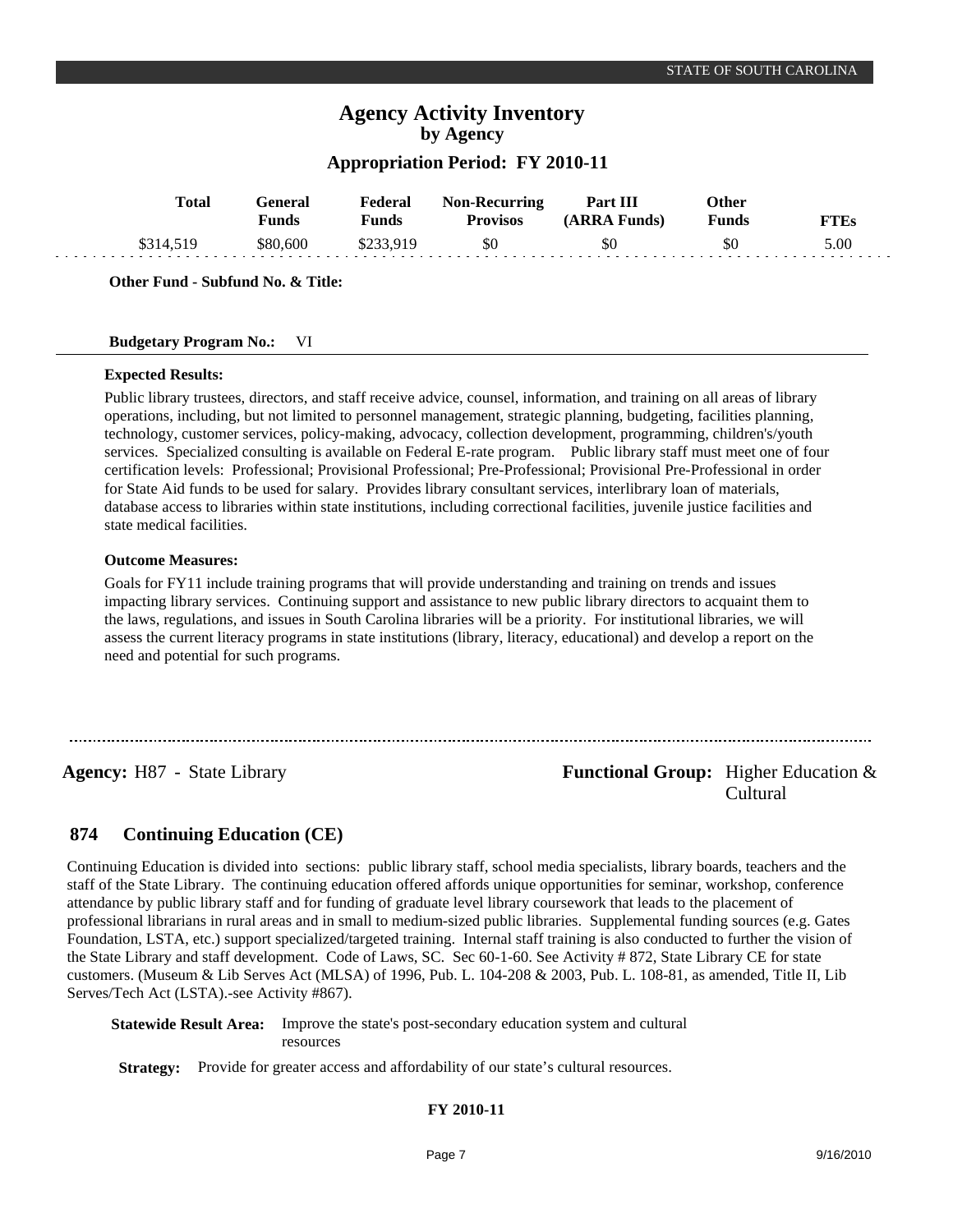## **Appropriation Period: FY 2010-11**

| <b>Total</b> | ÷eneral<br>$v_{\rm unds}$ | <b>Federal</b><br>Funds | <b>Non-Recurring</b><br><b>Provisos</b> | Part III<br>(ARRA Funds) | Other<br><b>Funds</b> |      |
|--------------|---------------------------|-------------------------|-----------------------------------------|--------------------------|-----------------------|------|
| \$10.000     | \$0                       | \$10.000                | \$0                                     | \$0                      | SC                    | .00. |

**Other Fund - Subfund No. & Title:**

### **Budgetary Program No.:** VI

#### **Expected Results:**

Meaningful professional development for public library staffs, boards, related groups and State Library staff. Collaboration with Information Services staff for enhancement of research/technical skills of state government employees (See Activity # 872). Collaborative training ventures w/other organizations, e.g., APLA (Assoc of Public Lib Administrators), USC, School of Lib & Info Science, SC Lib Assoc, SC Assoc of School Librarians, etc. Training that meets the needs of target audiences. Federal funds support statewide training initiatives. State Library internal staff development program is incorporated with the strategic goals/objectives of the Agency.

#### **Outcome Measures:**

Goals for FY11 include development of classes that improve library staff knowledge of services to children/youth and therefore improve services, especially in underserved areas; development of a learning environment for state government employees that encourages the use of available sources; collaboration with other library organizations to build partnerships in the area of continuing education to avoid duplication of services.

**Agency:** H87 - State Library **Functional Group:** Higher Education & Cultural

#### **Pass Through: State Aid and other Public Grants to County Libraries 875**

South Carolina has 42 public libraries (headquarter locations) and 146 branches. State Aid provides per capita funding to those public libraries for the improvement of local programs. Funds are used to supplement salaries, develop collections, purchase computer hardware and software and other library equipment, finance networking and other telecommunications connectivity needs, etc. State Aid funds are not used for rent for library buildings, purchase of land, construction or repairs to building operating expenses such as utilities, or janitor supplies. The State Library monitors Maintenance of Effort (MOE) requirements and expenditures, regulates as necessary to ensure effective & efficient use of State Aid, provides consultation and guidance in the use of State Aid to public library directors and otherwise administers all aspects of the program. S.C. Code Ann. § Sec 60-1- 80(b), 60-1-90 (1976) S.C. Code Ann. Regulations. 75-1 (2000)

**Statewide Result Area:** Improve the state's post-secondary education system and cultural resources

**Strategy:** Provide for a greater level of South Carolina based, derived cultural opportunities.

| FY 2010-11 |              |                  |                  |                                         |                          |                              |             |  |  |  |
|------------|--------------|------------------|------------------|-----------------------------------------|--------------------------|------------------------------|-------------|--|--|--|
|            | <b>Total</b> | General<br>Funds | Federal<br>Funds | <b>Non-Recurring</b><br><b>Provisos</b> | Part III<br>(ARRA Funds) | <b>Other</b><br><b>Funds</b> | <b>FTEs</b> |  |  |  |
|            | \$5,926,691  | \$4,653,933      | \$100,000        | \$0                                     | \$1,172,758              | \$0                          | 1.00        |  |  |  |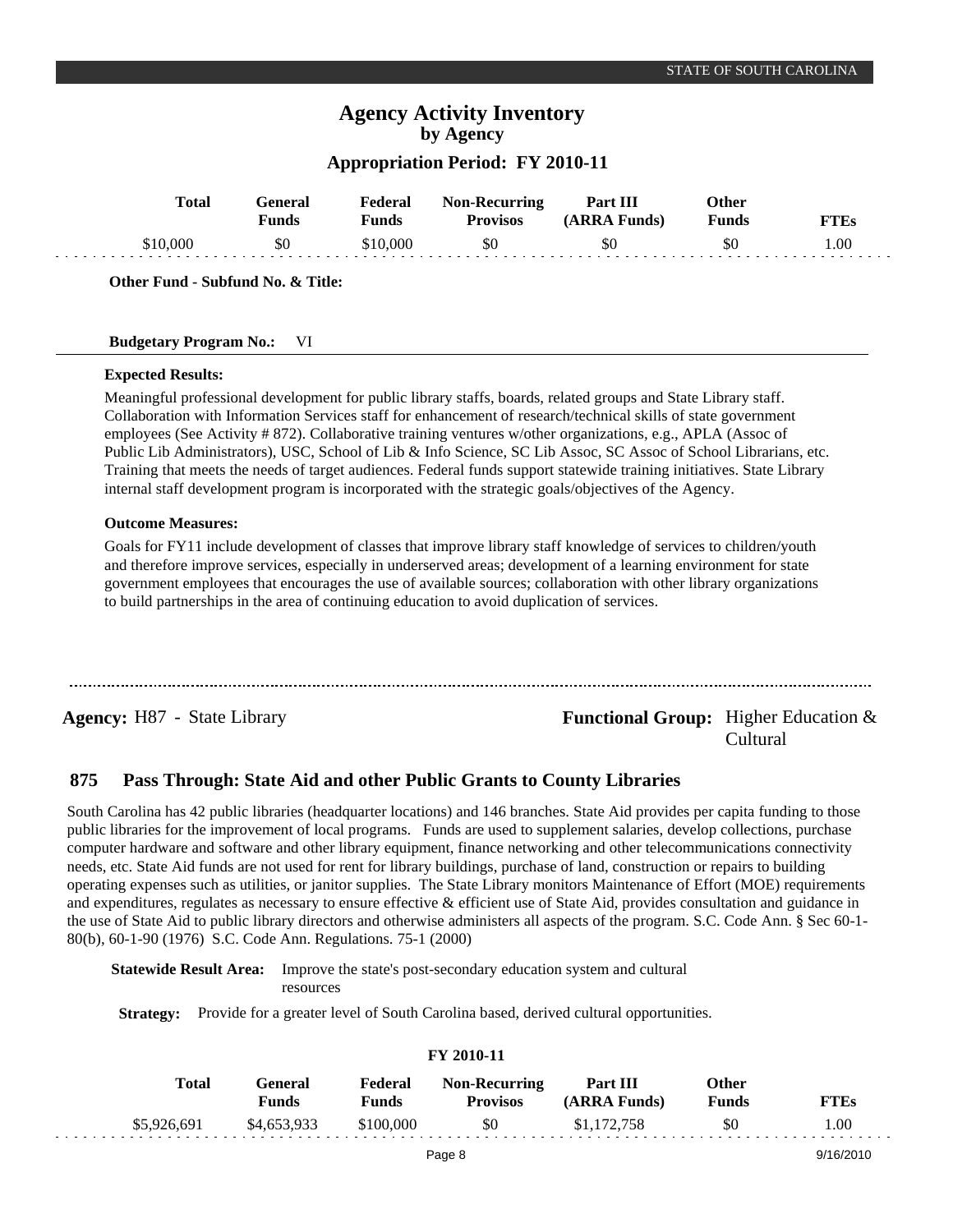**Other Fund - Subfund No. & Title:**

#### **Budgetary Program No.:** VI

#### **Expected Results:**

State Aid provides per capita funding to those public libraries for the improvement of local programs. Funds are used to supplement salaries, develop collections, purchase computer hardware/software and other library equipment, finance networking and other telecommunications connectivity needs, etc. The State Library monitors Maintenance of Effort (MOE) requirements and expenditures, promulgates regulations as necessary to ensure effective & efficient use of State Aid, provides consultation and guidance in the use of State Aid to public library directors and otherwise administers all aspects of the program.

#### **Outcome Measures:**

Funding supplements local funds and encourages local governments to invest for the improvement of free local library services to all SC residents. Improvement in local programs. Increase in collection available to public, increase in computers for use, and increase in literacy programs. Increase in funds which equates to increase in learning and literacy through additions to the County library collections, increase in hardware and software equipment and increase in the availability of highly qualified staff for patron assistance. Increasing the State Aid will assist us in meeting the needs of some our most indigent citizens. FY10 will include state stabilization funds as well which will be distributed to county libraries.

## **Agency:** H87 - State Library **- Agency: Functional Group:** Higher Education & Cultural

#### **Pass Through: Public Library Construction Grants 1724**

[Non-recurring funds - carried forward to FY 08] SC public lib buildings are aging, in need of repair & renovation, and new construction is needed to meet growing demands. SC has many public library buildings that were constructed during the 1950s-1980s. These buildings are now 25-50 yrs old, have not been well maintained, may not meet accessibility guidelines & do not meet space requirements for local communities. Current needs exceed \$1.2 billion. The State Lib studied statistical data & census projections & correlated the information with current construction cost estimates and with accepted formulae used by lib professionals and architects. In projecting public library space needs to the year 2025, results revealed that at minimum 5,145,870 sq ft will be required, (existing sq footage, 2005 data=2,147,476) deficit sq footage=2,998,394. \$5 mil was requested for FY 07 and \$13.25 for FY 08. SC Code Section 60-1-60 et. seq.

**Statewide Result Area:** Improve the state's post-secondary education system and cultural resources

**Strategy:** Provide for a greater level of South Carolina based, derived cultural opportunities.

| Total | General<br>Funds | Federal<br>Funds | <b>Non-Recurring</b><br><b>Provisos</b> | <b>Part III</b><br>(ARRA Funds) | Other<br>Funds | <b>TTEs</b> |
|-------|------------------|------------------|-----------------------------------------|---------------------------------|----------------|-------------|
| \$0   | \$0              | \$0              | \$0                                     | \$0                             | SC             | 0.00        |

**FY 2010-11**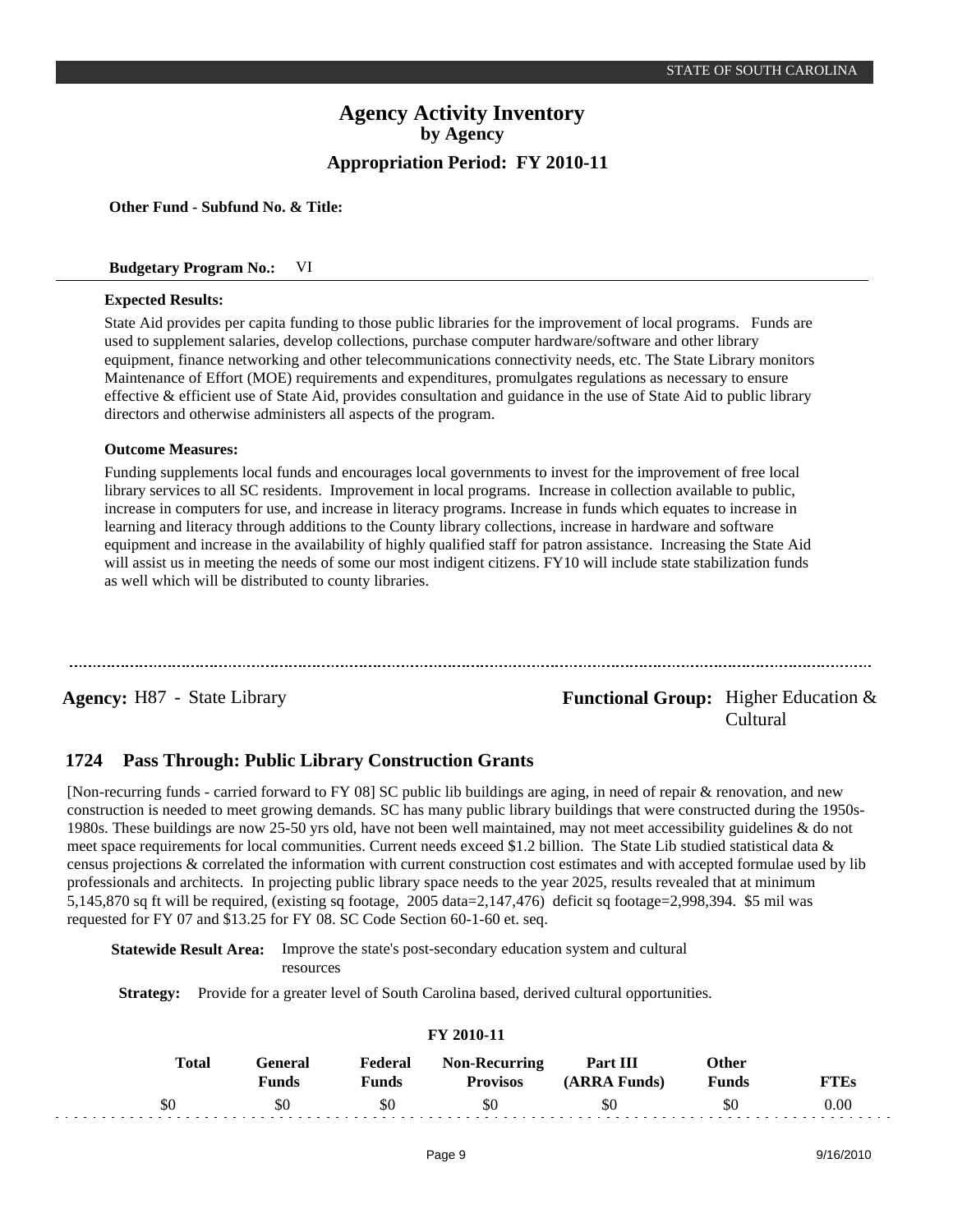**Other Fund - Subfund No. & Title:**

#### **Budgetary Program No.:** VI

#### **Expected Results:**

Competitive grant seed money for public library construction and renovation projects is provided by the state of SC. All funds allocated are fully distributed to eligible public libraries. Counties provide matching construction funds. State Lib administration of construction grants to SC public libraries for architectural services, artist renderings, both new and renovation construction projects, furnishings, & interior design fees is undertaken and carried out in compliance with the adopted grant program guidelines. South Carolinians in communities with inadequate, cramped or no public library facilities are provided with modern library facilities of sufficient square footage to meet community needs.

**Outcome Measures:**

No construction grant money expected for the coming year.

**Agency:** H87 - State Library **- Agency: Functional Group:** Higher Education & Cultural

#### **DISCUS - Content Enhancement 1725**

[Non-recurring funds] Enhancement to an existing service (See Activity # 870), to provide additional databases for use by public libraries, academic libraries, K-12 schools and the general public. Focus will be on content areas identified by the DISCUS Database Assessment Team that consists of representatives from the S.C. Dept of Ed., the K-12 Technology Committee, etc. Public libraries, along with K-12 school media centers and academic libraries receive direct benefit from DISCUS-South Carolina's Virtual Library, a \$2 million program (excludes salaries) comprising 13% of agency expenditures. Databases covering varied subjects are available 24/7 to SC citizens and support student research, teacher planning, curriculum development, teacher study & training, professional development of the state's labor force, govt. & economic development, etc. DISCUS is accessible via Internet computers at 1,375 libraries & educational facilities, including 1,131 public/private K-12 schools, 186 public library facilities, 57 public & private colleges & the State Lib. SC Code Section 60-1-60 et. seq.

**Statewide Result Area:** Improve the state's post-secondary education system and cultural resources

**Strategy:** Provide for a greater level of South Carolina based, derived cultural opportunities.

| FY 2010-11 |              |                  |                         |                                         |                                 |                              |             |  |  |  |
|------------|--------------|------------------|-------------------------|-----------------------------------------|---------------------------------|------------------------------|-------------|--|--|--|
|            | <b>Total</b> | General<br>Funds | Federal<br><b>Funds</b> | <b>Non-Recurring</b><br><b>Provisos</b> | <b>Part III</b><br>(ARRA Funds) | <b>Other</b><br><b>Funds</b> | <b>FTEs</b> |  |  |  |
|            | \$349,199    | \$50,742         | \$298,457               | \$0                                     | \$0                             | \$0                          | 1.00        |  |  |  |

**Other Fund - Subfund No. & Title:**

**Budgetary Program No.:** V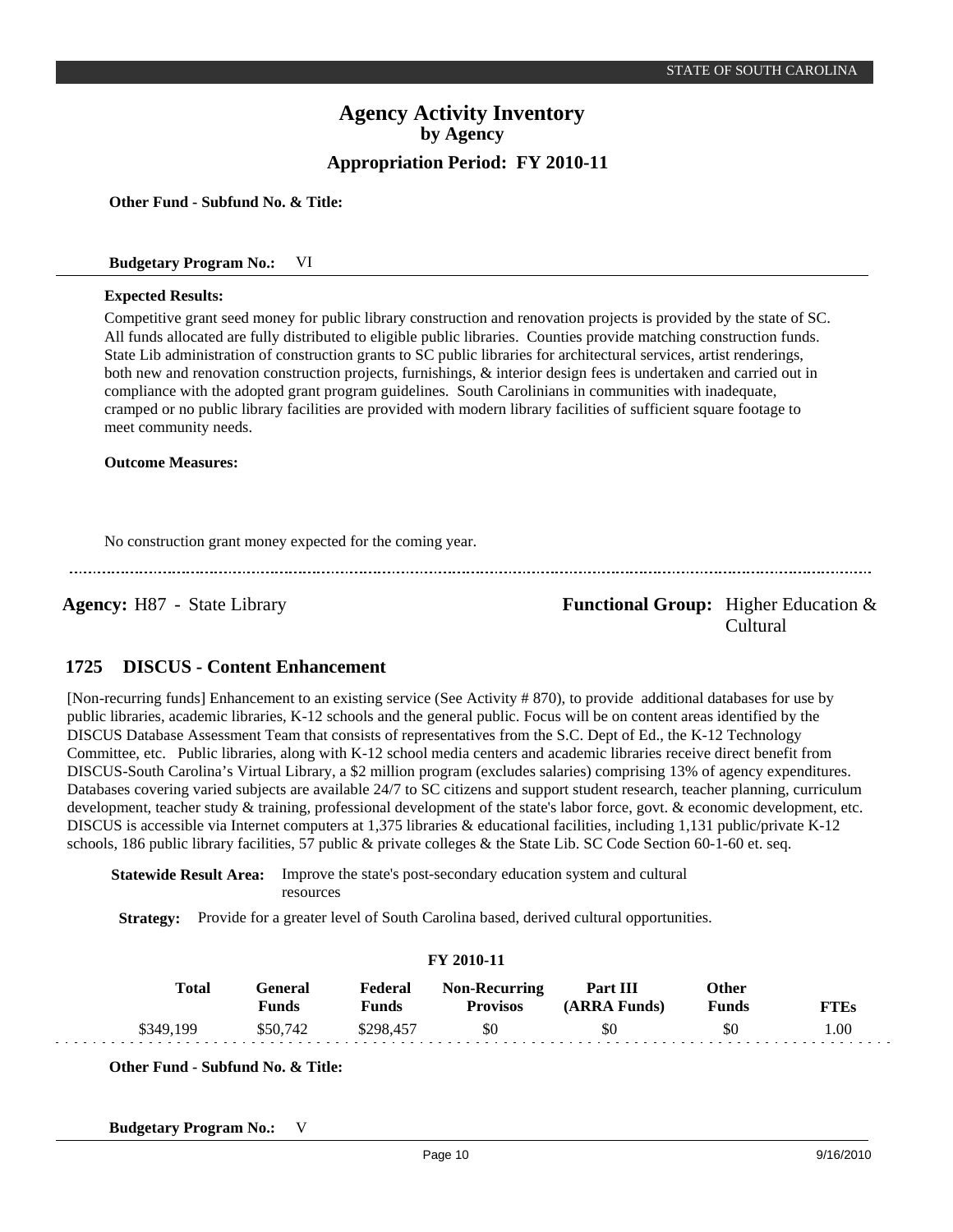### **Expected Results:**

See Activity # 870 -- Negotiated statewide license agreements for additional databases. Consortia buying that facilitates statewide access. Cost savings. Purchase of additional electronic databases to enhance content available for educational and research purposes throughout the state. Funds will purchase additional database products in the areas of News (increased access to local and regional news sources), Current Events, Genealogy, American History, Literary Criticism and Encyclopedias. Entire amount to be spent on content. Continued high user satisfaction with DISCUS resources. High quality program that is of value to the state's technology investment. Change in funding status from non-recurring to recurring.

### **Outcome Measures:**

During FY10 two new databases were added: Ferguson's and Learning Express along with the federated search product. Learning Express is an on-line resource which enables citizens to take practice tests in everything from the GED to the SAT and the civil service exam. Eighteen libraries were able to cancel their subscription resulting in savings of almost \$60,000 this year and \$90,000 projected for FY11. We cannot estimate the savings that citizens will experience who no longer have to pay to take these practice exams. The federated search product allows customers to search across the DISCUS subscription databases with a single query. Search results will be de-duplicated and ranked by relativity. Electronic resources are a substantial part of our annual budget. The use of a federated search product will allow our users to access information more efficiently and effectively, enhancing research capabilities. The product will incorporate the latest authentication technology, Internet geolocation, which establishes a patron's eligibility to access library resources based on that user's location within a specific geographic domain. Users will no longer need to enter a username and password to search each resource. A federated search product combined with Internet geolocation will increase the usage of the DISCUS Virtual Library, providing more value to this already valuable and well used resource.

**Agency:** H87 - State Library **- Agency: Functional Group:** Higher Education & Cultural

#### **Bill & Melinda Gates Foundation Grants 1726**

[Non-recurring funds] Bill & Melinda Gates Foundation Staying Connected (2003-2006) and Public Access Computer Hardware Upgrade (PAC-HUG, 2006-2008) Grants. PAC-HUG affords replacement of public access computers (PACs) provided by the 1999-2000 Gates U.S. Lib Program Grant. PAC-HUG funding must be expended by Dec 31 '08. Funding totals \$937,500, over 21 months, to provide sustainable PAC hardware and software upgrades to previous grantees. No Windows 95/98/NT computers may be purchased; existing computers may not be replaced with such. Funds designated for a particular branch must be spent on PACs. Staying Connected funds were granted to state library agencies to provide technology training and support to library staffs, as well as hardware and software upgrades to public libraries. The Library Development Services department coordinates administration of all Gates funding. Also see Activity # 874 and the breakout Activity for WebJunction Rural Library Sustainability grant. SC Code Section 60-1-60 et. seq.

**Statewide Result Area:** Improve the state's post-secondary education system and cultural resources

**Strategy:** Provide for greater access and affordability of our state's cultural resources.

### **FY 2010-11**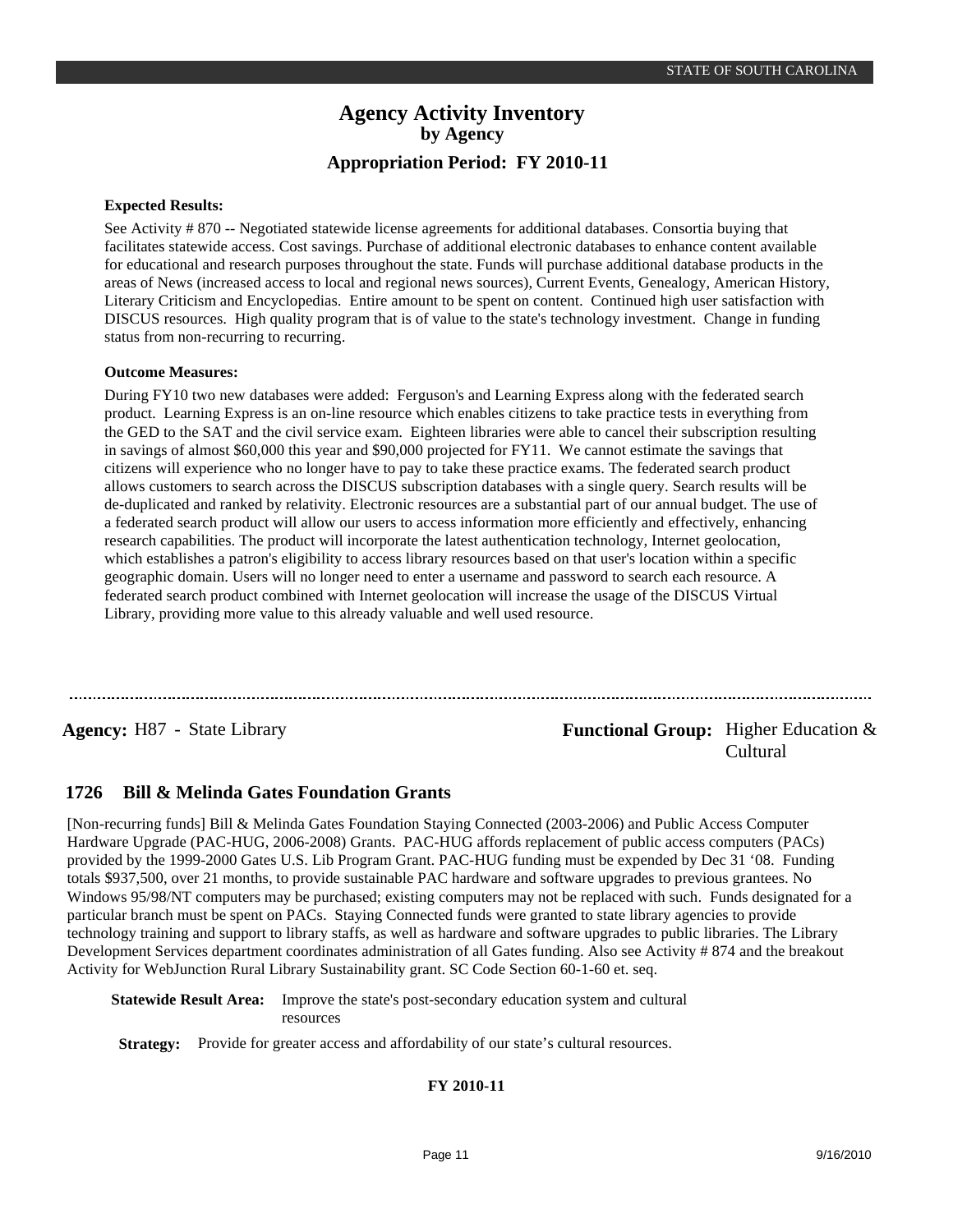## **Appropriation Period: FY 2010-11**

| <b>Total</b>                                        | General<br><b>Funds</b> | Federal<br><b>Funds</b> | <b>Non-Recurring</b><br><b>Provisos</b> | Part III<br>(ARRA Funds) | <b>Other</b><br><b>Funds</b> | <b>FTEs</b> |
|-----------------------------------------------------|-------------------------|-------------------------|-----------------------------------------|--------------------------|------------------------------|-------------|
| \$0                                                 | \$0                     | \$0                     | \$0                                     | \$0                      | \$0                          | 0.00        |
| Other Fund - Subfund No. & Title:<br>4098 Donations |                         |                         |                                         |                          |                              |             |

# **Budgetary Program No.:** VI

#### **Expected Results:**

Funds are fully distributed to eligible SC libraries per grant requirements & are used to: reduce inequities in technology access; increase parity among pub libraries; provide tech training; replace hardware (CPUs, monitors, etc.); upgrade software; create support services. State Library provides related technical & other assistance to public libraries. PAC-HUG distribution is per required priorities: (Priority 1) public libraries being those that under the first Gates grant received computers & still use them for public access; (Priority 2) --received computers but have replaced or upgraded them; & (Priority 3) -- did not receive computers. Support of public access computing sustainability in SC public libraries is evident. Local/state & private funding support for maintaining up-to-date technology increases annually. Public libraries facilitate free access to computers, the Internet, & digital info in SC communities. Citizens benefit, particularly those in lower income/rural areas for whom public lib computers/Internet access often represent their only access. Gates outcomes are promoted.

#### **Outcome Measures:**

No grant money expected for the coming year.

## **Agency:** H87 - State Library **- Agency: Functional Group:** Higher Education & Cultural

#### **Web Junction's Rural Library Sustainability Grant 1830**

See also Activity #874, Lib Dev Services  $& 41726$  Gates). The Rural Library Sustainability Project (RLS), funded through a grant by The Bill and Melinda Gates Foundation, is a collaboration between WebJunction, State Library Agencies, and rural and small library staffs throughout the U.S. Built on a "train the trainer" model, 42 participating states have sent their trainer (s) to WebJunction's Train the Trainer Institute: Sustaining Public Access in Rural Libraries. The curriculum focused on issues and challenges that rural library staffs typically identify as obstacles in sustaining public access computing. The trainers who attended the institute were charged to go out and replicate a similar workshop (s) in their state. Each state has determined the location and numbers of workshops in their state. The overall program goal is infusion of resources into the plight of rural library staffs, a demographic that traditionally feels slighted by local & state governments when it comes to staffing, budgets, and staying current with technology. Grant activity period ends 12/31/07. SC Code Section 60-1-60 et. seq.

**Statewide Result Area:** Improve the state's post-secondary education system and cultural resources

**Strategy:** Provide for greater access and affordability of our state's cultural resources.

### **FY 2010-11**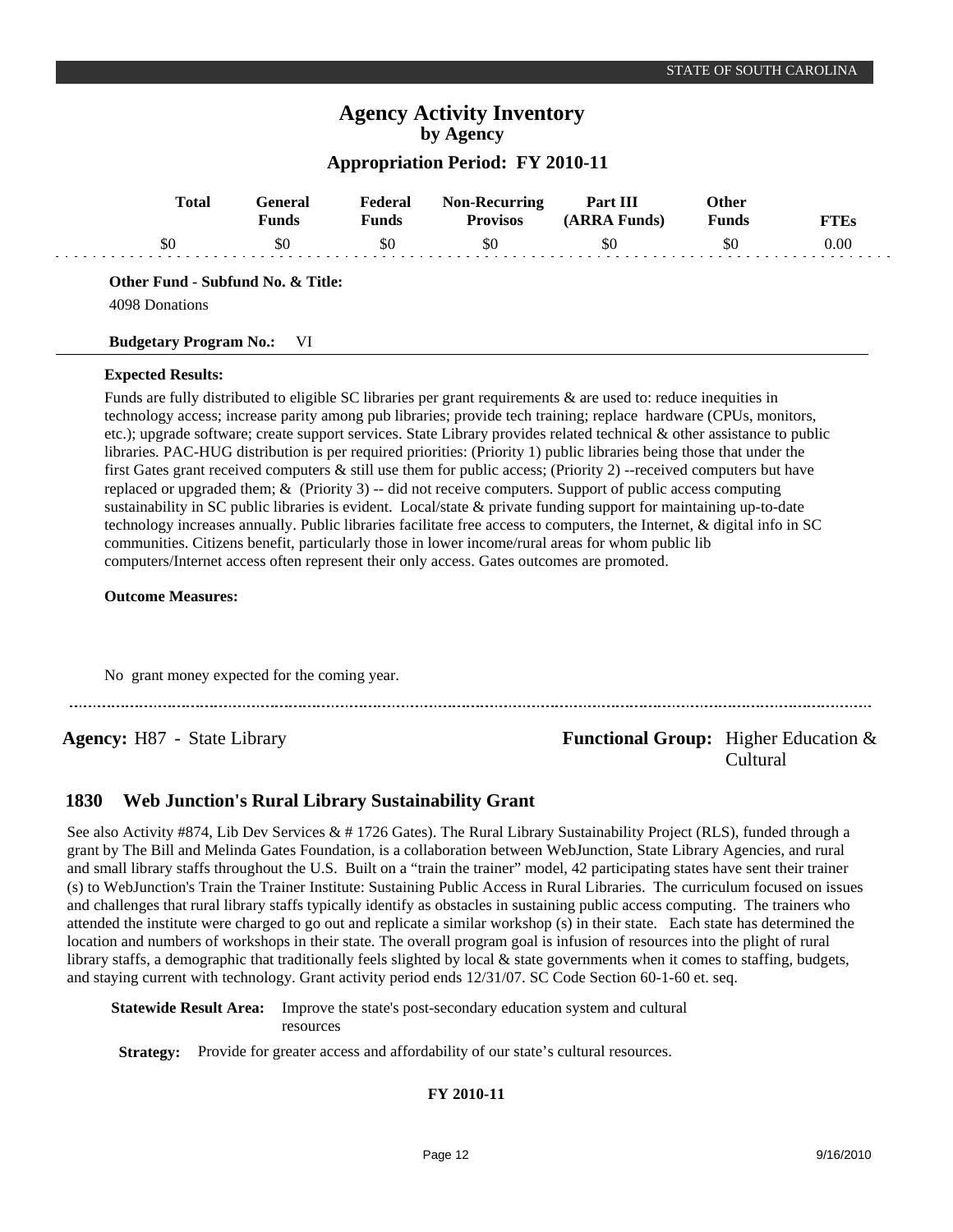## **Appropriation Period: FY 2010-11**

| <b>Total</b>                                                                                             | <b>General</b><br><b>Funds</b> | Federal<br><b>Funds</b> | <b>Non-Recurring</b><br><b>Provisos</b>                        | Part III<br>(ARRA Funds)                                                                                                                                                                                                                                                                                                                                                                                                                                                                                                                                                                                                                                                                                                            | Other<br><b>Funds</b> | <b>FTEs</b> |
|----------------------------------------------------------------------------------------------------------|--------------------------------|-------------------------|----------------------------------------------------------------|-------------------------------------------------------------------------------------------------------------------------------------------------------------------------------------------------------------------------------------------------------------------------------------------------------------------------------------------------------------------------------------------------------------------------------------------------------------------------------------------------------------------------------------------------------------------------------------------------------------------------------------------------------------------------------------------------------------------------------------|-----------------------|-------------|
| \$0                                                                                                      | \$0                            | \$0                     | \$0                                                            | \$0                                                                                                                                                                                                                                                                                                                                                                                                                                                                                                                                                                                                                                                                                                                                 | \$0                   | 0.00        |
| Other Fund - Subfund No. & Title:                                                                        |                                |                         |                                                                |                                                                                                                                                                                                                                                                                                                                                                                                                                                                                                                                                                                                                                                                                                                                     |                       |             |
| 4098 Donations                                                                                           |                                |                         |                                                                |                                                                                                                                                                                                                                                                                                                                                                                                                                                                                                                                                                                                                                                                                                                                     |                       |             |
| <b>Budgetary Program No.:</b>                                                                            | VI                             |                         |                                                                |                                                                                                                                                                                                                                                                                                                                                                                                                                                                                                                                                                                                                                                                                                                                     |                       |             |
| <b>Expected Results:</b>                                                                                 |                                |                         |                                                                |                                                                                                                                                                                                                                                                                                                                                                                                                                                                                                                                                                                                                                                                                                                                     |                       |             |
| as support for public access computing sustainability. (See Activity #1726).<br><b>Outcome Measures:</b> |                                |                         |                                                                | participation rate of 80%. This translates, ideally, into 80% of the total number of "rural libraries" in the state<br>sending one representative to workshops)]. SC expects: (a) regional workshops that focus on community analysis,<br>that highlight SC libraries with related creative services or advocacy projects, and that provide for discussion of<br>challenges unique to rural library service; (b) training offerings that provide public lib staff with information on<br>starting, maintaining, and expanding services to the Spanish-speaking community, a rapidly growing issue for SC<br>libraries; and (c) leveraging funds to facilitate existing library projects that target underserved populations as well |                       |             |
| No grant money expected for the coming year.                                                             |                                |                         |                                                                |                                                                                                                                                                                                                                                                                                                                                                                                                                                                                                                                                                                                                                                                                                                                     |                       |             |
| <b>Agency:</b> H87 - State Library                                                                       |                                |                         |                                                                | <b>Functional Group:</b> Higher Education $\&$                                                                                                                                                                                                                                                                                                                                                                                                                                                                                                                                                                                                                                                                                      | Cultural              |             |
| 1902                                                                                                     |                                |                         | <b>South Carolina State Library Consumer Health Initiative</b> |                                                                                                                                                                                                                                                                                                                                                                                                                                                                                                                                                                                                                                                                                                                                     |                       |             |

The State Library focuses on the health of citizens in general and rural areas in particular and provides valuable information which can be used to impact quality of life and health of an individual. In particular we have partnered with SCDHEC and the Center for Disease Control on an antibiotic awareness program and will continue this partnering in the coming year. SC Code Section 60-1-60 et. seq.

**Statewide Result Area:** Improve the state's post-secondary education system and cultural resources

**Strategy:** Provide for greater access and affordability of our state's cultural resources.

|              |                  |                  | FY 2010-11                              |                          |                |      |
|--------------|------------------|------------------|-----------------------------------------|--------------------------|----------------|------|
| <b>Total</b> | General<br>Funds | Federal<br>Funds | <b>Non-Recurring</b><br><b>Provisos</b> | Part III<br>(ARRA Funds) | Other<br>Funds | FTEs |
| \$1,500      | \$0              | \$1,500          | \$0                                     | \$0                      | \$0            | 0.00 |

**Other Fund - Subfund No. & Title:**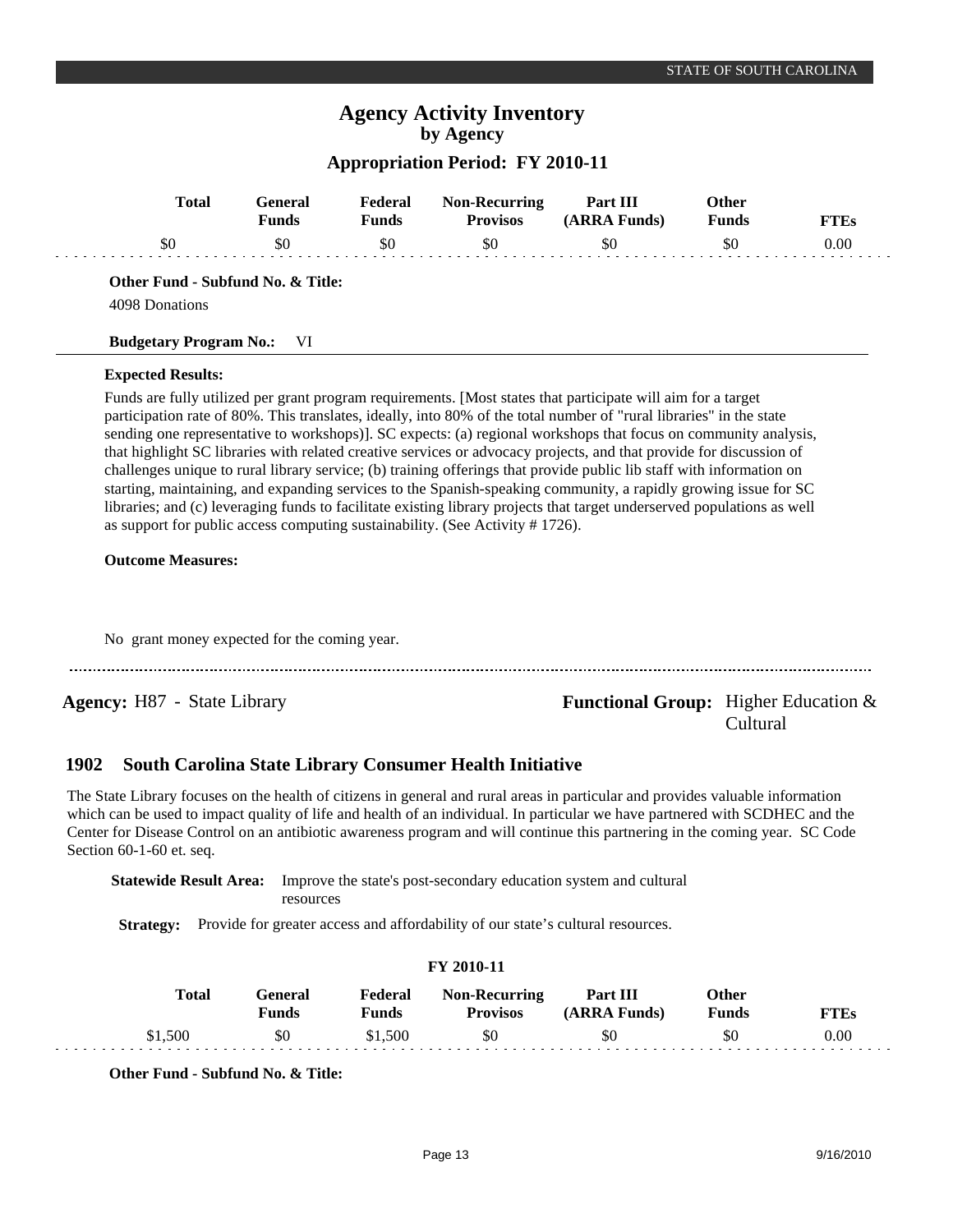#### **Budgetary Program No.:** VI

#### **Expected Results:**

Identify partners who can advance the work of the State Library and begin the process of developing and strengthening collaborative partnerships. Identify a core challenge (diabetes, obesity, heart disease) and create an effective program to deal with the challenge. Develop requirements for a virtual health library and perform feasibility study.

#### **Outcome Measures:**

Reduce the health risks of South Carolina citizens through education and information.

No grant money expected for the coming year.

**Agency:** H87 - State Library **-** *Functional Group:* Higher Education & Cultural

#### **Talking Book Services Summer Reading Program 1903**

Provides children with visual, physical, and learning disabilities with a summer reading program consistent with that provided to children without similar disabilities. SC Code Section 60-1-60 et. seq.

| <b>Statewide Result Area:</b> Improve the state's post-secondary education system and cultural |
|------------------------------------------------------------------------------------------------|
| resources                                                                                      |

**Strategy:** Provide for a greater level of South Carolina based, derived cultural opportunities.

### **FY 2010-11**

| <b>Total</b> | General<br>Funds | Federal<br>Funds | <b>Non-Recurring</b><br><b>Provisos</b> | Part III<br>(ARRA Funds) | Other<br>Funds | <b>TTEs</b> |
|--------------|------------------|------------------|-----------------------------------------|--------------------------|----------------|-------------|
| \$500        | \$0              | \$500            | \$0                                     | \$0                      | \$0            | 0.00        |

**Other Fund - Subfund No. & Title:**

#### **Budgetary Program No.:** II

#### **Expected Results:**

Eligible children will be provided with a summer reading program similar to those provided in public libraries, including use of theme.

#### **Outcome Measures:**

Due to budget restrictions, our partnership with the School for the Deaf and the Blind (SCSDB) has suffered tremendously. This year the School was unable to partner with us for our summer reading program due to lack of funds; they were unable to have summer school. This year's summer reading program has not been as successful as it has been in other years. We will focus our attention on recruiting new applicants and we are currently working with the SCSDB and other child related agencies that service the blind.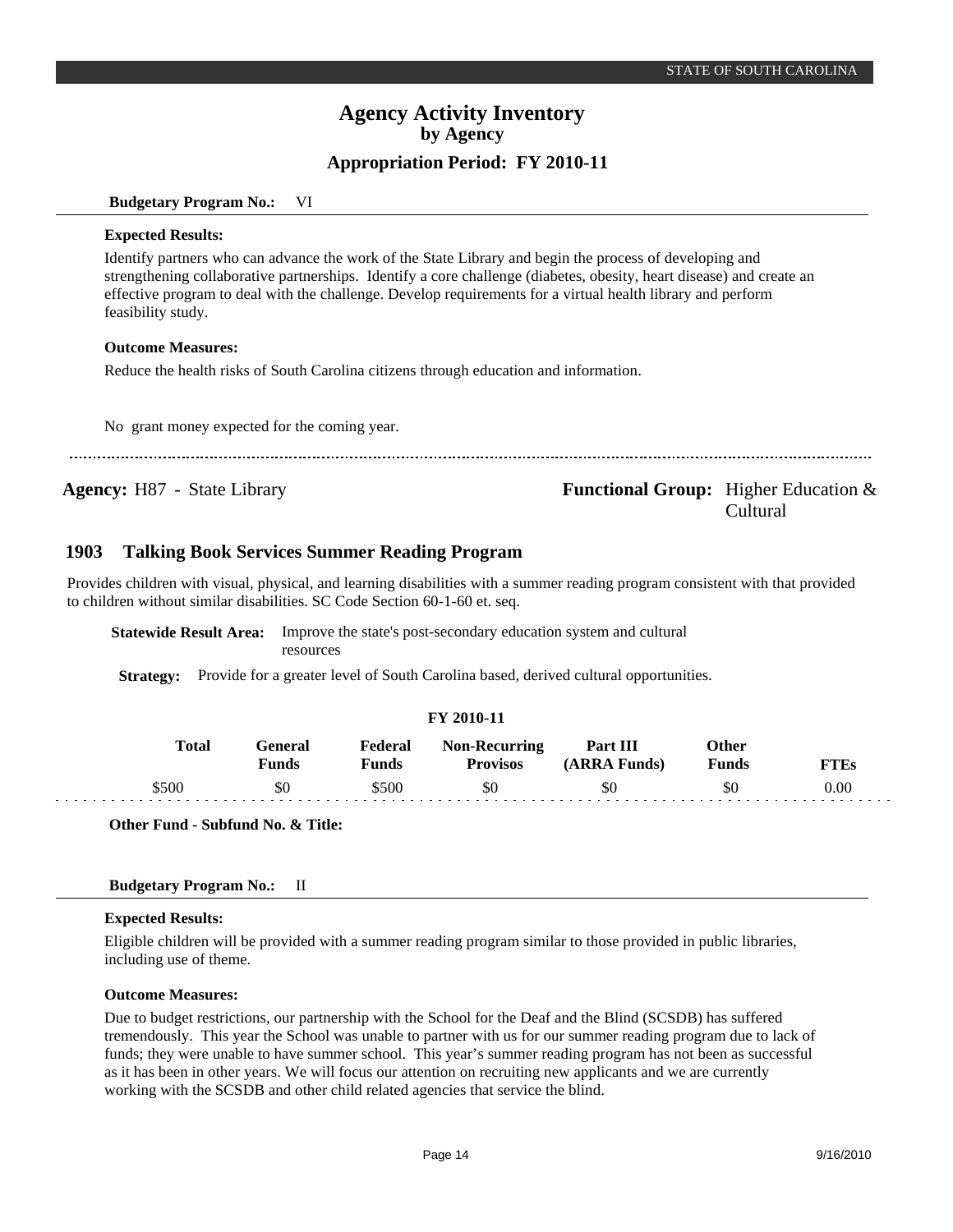| <b>Agency:</b> H87 - State Library |  | <b>Functional Group:</b> Higher Education $\&$ |
|------------------------------------|--|------------------------------------------------|
|                                    |  | Cultural                                       |

#### **State Documents Collection and Access 1904**

Organizes a system of depository libraries for state publications to ensure that the publications are readily accessible to the citizens of the state, as required by S.C. Code Ann. § 60-1-60(e), 60-2-10, 60-2-20, 60-2-30 (1976).

**Statewide Result Area:** Improve the state's post-secondary education system and cultural resources

**Strategy:** Provide for greater access and affordability of our state's cultural resources.

### **FY 2010-11**

|      | <b>Total</b> | General<br>Funds | Federal<br>Funds | <b>Non-Recurring</b><br><b>Provisos</b> | Part III<br>(ARRA Funds) | Other<br>Funds | FTEs |
|------|--------------|------------------|------------------|-----------------------------------------|--------------------------|----------------|------|
| \$47 |              |                  | \$0              | \$0                                     | \$0                      | \$0            | .00  |

**Other Fund - Subfund No. & Title:**

| <b>Budgetary Program No.:</b> |  | V |
|-------------------------------|--|---|
|-------------------------------|--|---|

#### **Expected Results:**

Documents produced by state agencies are collected, preserved, and made accessible either in print or electronically. 15 depository collections at public and academic library institutions around SC house documents in print for regional users.

### **Outcome Measures:**

More than 100,000 state documents are available in print. We will continue to increase the online access to state documents, either through our own digitization efforts or by collecting "born-digital" documents produced by state agencies.

## **Agency:** H87 - State Library **- Agency: Functional Group:** Higher Education & Cultural

#### **Talking Book Services Format Transition 1905**

Transitions current cassette format and playback equipment to digital format and equipment, as mandated by the Library of Congress, National Library Service. SC Code Section 60-1-60 et. seq.

**Statewide Result Area:** Improve the state's post-secondary education system and cultural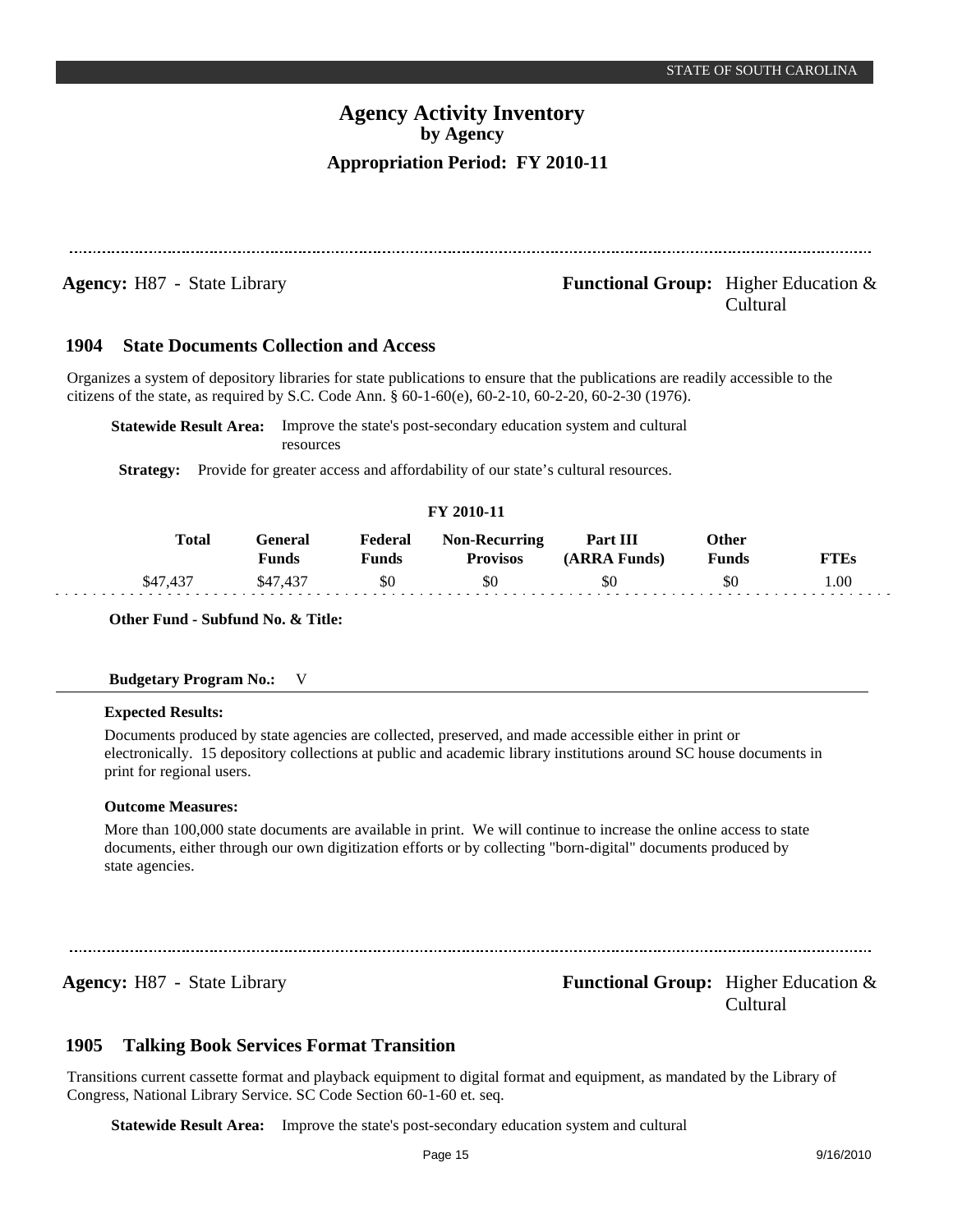### resources

**Strategy:** Provide for greater access and affordability of our state's cultural resources.

|              |                         |                  | FY 2010-11                              |                          |                              |             |
|--------------|-------------------------|------------------|-----------------------------------------|--------------------------|------------------------------|-------------|
| <b>Total</b> | General<br><b>Funds</b> | Federal<br>Funds | <b>Non-Recurring</b><br><b>Provisos</b> | Part III<br>(ARRA Funds) | <b>Other</b><br><b>Funds</b> | <b>FTEs</b> |
| \$5,000      | \$0                     | \$5,000          | \$0                                     | \$0                      | \$0                          | 0.00        |

**Other Fund - Subfund No. & Title:**

### **Budgetary Program No.:** II

### **Expected Results:**

Current inventories of audio books and playback equipment will be replaced with new digital cartridges and digital playback machines. During the transition, customers will receive information and training needed to make the transition as smooth as possible. Staff will also receive training as needed to assist customers.

### **Outcome Measures:**

The first Digital Playback machines arrived in FY10. We began the digital transition during FY10; . South Carolina veterans who are registered TBS users were the first to receive the new equipment. We will continue to roll-out new players as they are received through the National Library Service.

## **Agency:** H87 - State Library **- Agency: Functional Group:** Higher Education & Cultural

#### **Talking Book Services Recording Program 1906**

Records South Carolina materials to provide to eligible TBS users. SC Code Section 60-1-60 et. seq.

**Statewide Result Area:** Improve the state's post-secondary education system and cultural resources

**Strategy:** Provide for greater access and affordability of our state's cultural resources.

|       |                         |                  | <b>FY 2010-11</b>                       |                          |                              |             |
|-------|-------------------------|------------------|-----------------------------------------|--------------------------|------------------------------|-------------|
| Total | General<br><b>Funds</b> | Federal<br>Funds | <b>Non-Recurring</b><br><b>Provisos</b> | Part III<br>(ARRA Funds) | <b>Other</b><br><b>Funds</b> | <b>FTEs</b> |
| \$500 | \$0                     | \$500            | \$0                                     | \$0                      | \$0                          | 0.00        |

**Other Fund - Subfund No. & Title:**

**Budgetary Program No.:** II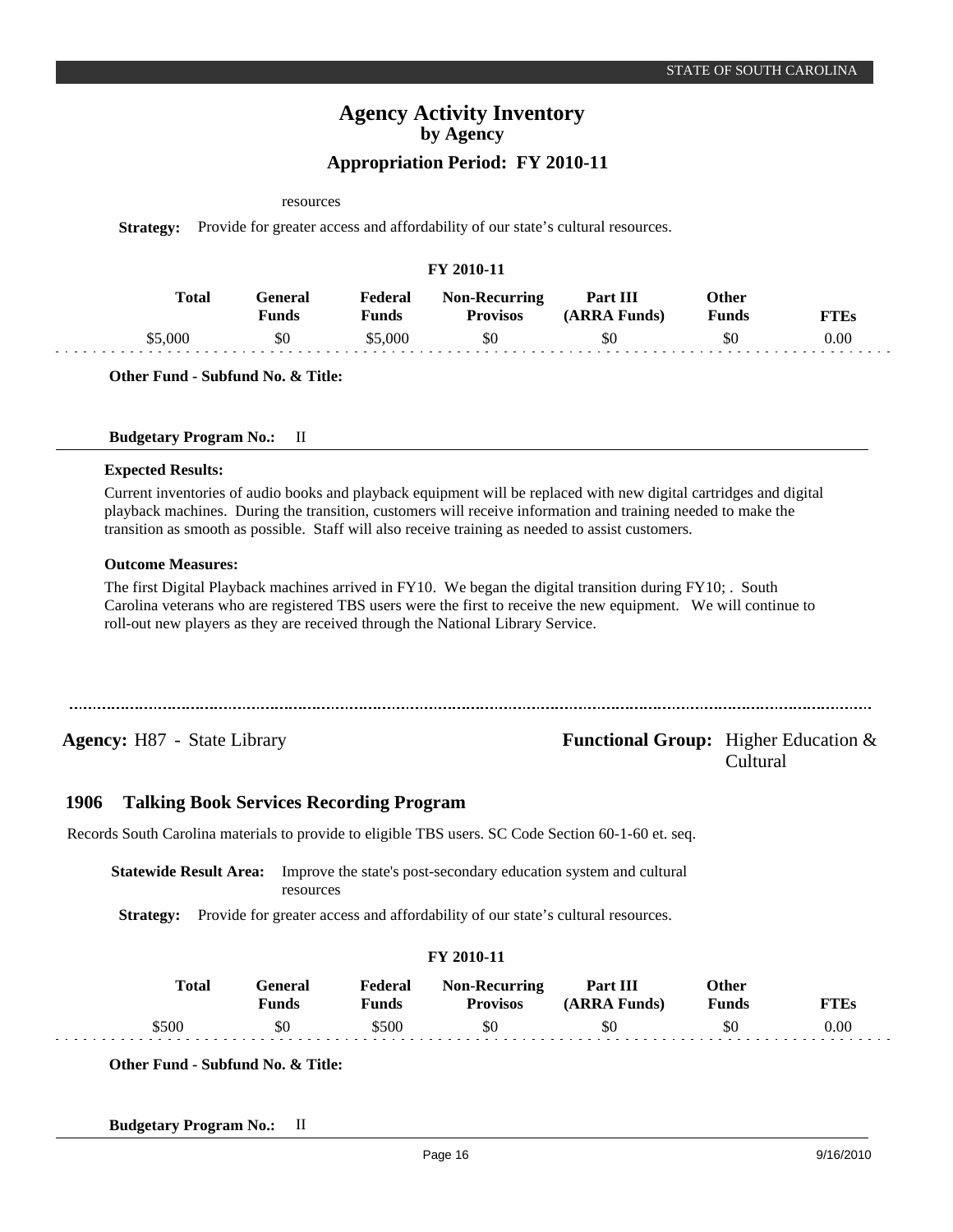#### **Expected Results:**

Books, magazines, and other items about South Carolina or by South Carolina authors that are not already part of the TBS/National Library Service collection are made available to TBS customers in South Carolina and all over the US.

### **Outcome Measures:**

Plans for FY11 include: increase output of recorded titles and explore other types of materials, including oral histories, children's literature and activities, stories, poetry; submit recording to NLS for national catalog inclusion.

**Agency:** H87 - State Library **- Agency: Functional Group:** Higher Education & Cultural

#### **Public Library Summer Reading Program 1907**

Provides statewide coordination of the summer reading program for public libraries in SC. SC Code Section 60-1-60 et. seq.

**Statewide Result Area:** Improve the state's post-secondary education system and cultural resources

**Strategy:** Provide for greater access and affordability of our state's cultural resources.

### **FY 2010-11**

|  | Total    | General<br>Funds | Federal<br>Funds | <b>Non-Recurring</b><br><b>Provisos</b> | Part III<br>(ARRA Funds) | )ther<br>Funds | FTEs |
|--|----------|------------------|------------------|-----------------------------------------|--------------------------|----------------|------|
|  | \$25,000 | \$0              | \$25,000         | \$0                                     | \$0                      | \$0            | .00  |

**Other Fund - Subfund No. & Title:**

### **Budgetary Program No.:** VI

### **Expected Results:**

Provides basic materials necessary for implementation of summer reading programs in public libraries all across SC, including but not limited to planning materials and assistance, artwork and themes, promotional materials, reading records, programming ideas. Represents the interests of SC public libraries in the Collaborative Summer Library program, a national collaborative of 45 states, working together to provide high-quality summer reading program materials for children at the lowest cost possible for their public libraries.

### **Outcome Measures:**

Increase the number of children and teens enrolled in summer reading programs; complete a comprehensive evaluation of summer reading activities for children and youth; identify and collaborate with partnering agencies to encourage summer reading to a wider audience of users.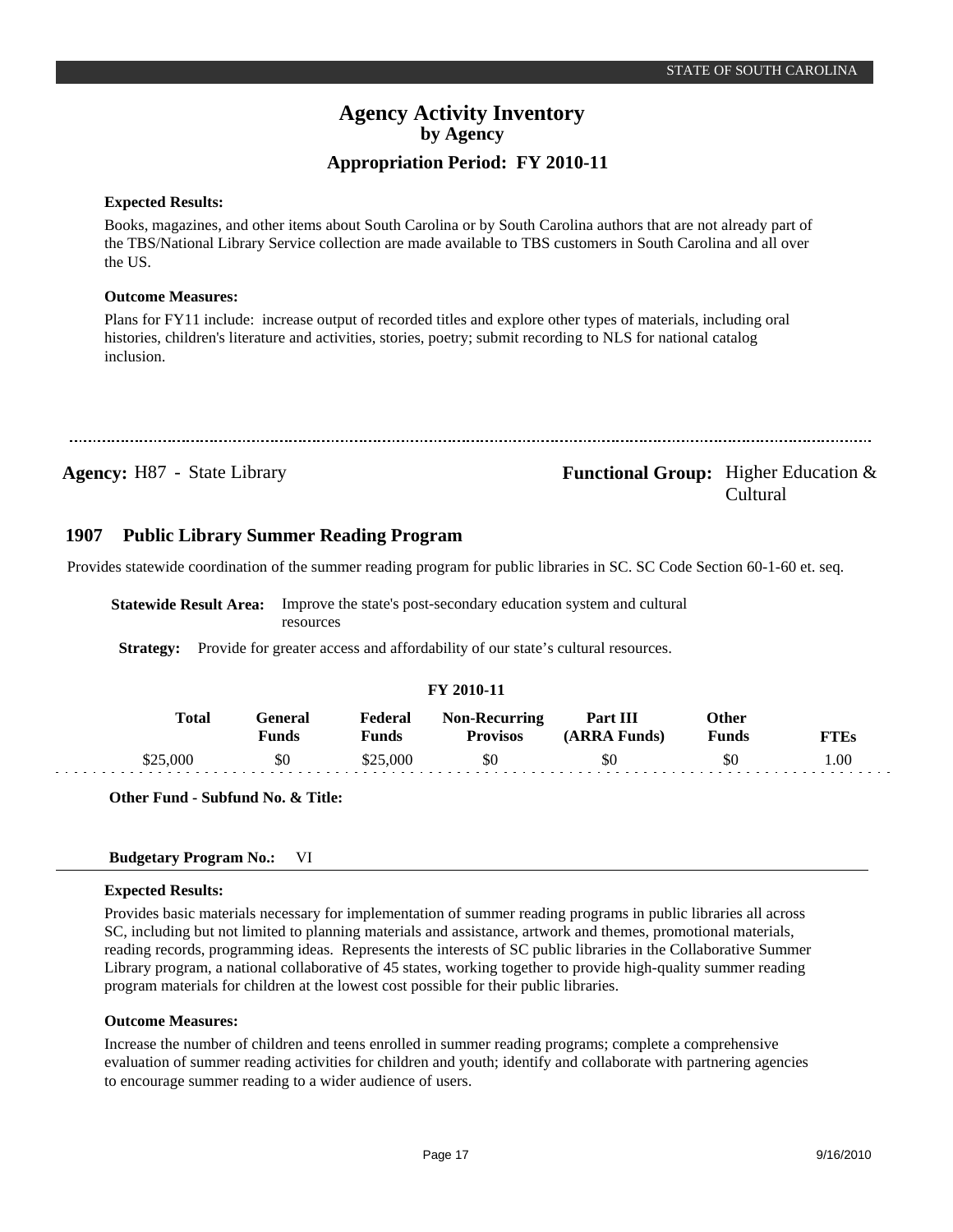## **Agency:** H87 - State Library **- Agency: Functional Group:** Higher Education & Cultural

#### **SchoolRooms 1908**

SchoolRooms is a new K-12 online multimedia discovery place for South Carolina students, teachers, parents and librarians that provides resources, built around school curriculum, to assist students with homework and school projects. Its enterprise search feature returns results from the local public library's catalog, educational websites, and selected DISCUS databases all at once. Authorization: S.C. Code Ann. § 60-1-60, 60-1-80 (1976). LSTA P.L. 108-81, as amended.

**Statewide Result Area:** Improve K-12 student performance

**Strategy:** Provide for quality, cost-effective service delivery. The costs associated with South Carolina's transportation and testing systems should be reduced while the efficiency with which these systems operate is improved.

### **FY 2010-11**

| Total | General<br>Funds | Federal<br>Funds | Non-Recurring<br><b>Provisos</b> | Part III<br>(ARRA Funds) | <b>Other</b><br><b>Funds</b> | FTEs |
|-------|------------------|------------------|----------------------------------|--------------------------|------------------------------|------|
| SC    | \$0              | \$0              | \$0                              | \$0                      | \$0                          | 0.00 |

**Other Fund - Subfund No. & Title:**

### **Budgetary Program No.:** V

### **Expected Results:**

SchoolRooms is available to all students in SC, as well as teachers, parents and librarians. Gap analysis indicates where content that meets SC curriculum standards is lacking. The State Library will coordinate the production of content to fill the gaps. Educators and librarians will be recruited to develop appropriate curriculum. Training and orientation will take place in a variety of formats and venues to reach the largest possible audiences. Lesson plans will be researched and/or developed and included in SchoolRooms. A method to track the success of the program will be developed, based on "The Big 6" and "21st Century Skill" standards. Anticipated outcome: students will become "information literate"; they will gain problem-solving skills and develop information seeking strategies, laying a solid foundation for life-long learning behaviors.

### **Outcome Measures:**

This product has been cut and is no longer a product of the State Library. However, the data developed for this product was used for the StudySC project.

This product has been cut and is no longer a product of the State Library. However, the data developed for this product was used for the StudySC project.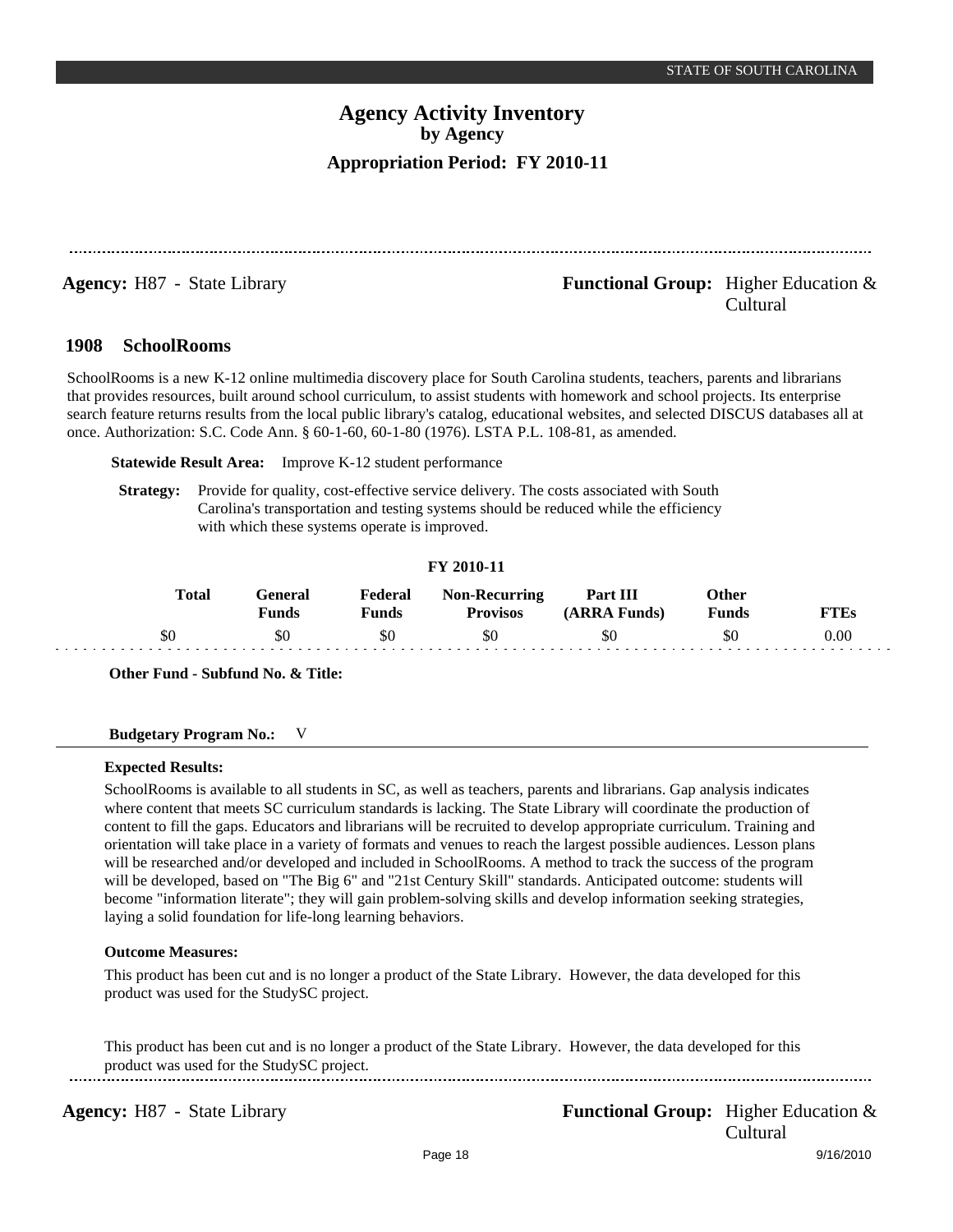#### **South Carolina Library Network (SCLENDS) 1909**

SCSL is part of a consortium of other county libraries which offers a statewide library network that facilitates the sharing of resources and information among SC libraries, and makes resources and information more easily accessible to library users anywhere in the state. Authorization: S.C. Code Ann. §60-1-140 (1976).

**Statewide Result Area:** Improve the state's post-secondary education system and cultural resources

**Strategy:** Provide for greater access and affordability of our state's cultural resources.

|           | Total<br>General<br>Funds | <b>Funds</b> | <b>Federal Non-Recurring</b><br><b>Provisos</b> | <b>Part III</b><br>(ARRA Funds) | Other<br><b>Funds</b> | FTEs |
|-----------|---------------------------|--------------|-------------------------------------------------|---------------------------------|-----------------------|------|
| \$140.353 | \$0                       | \$140.353    | \$0                                             | \$0                             | \$0                   | 00.1 |

**FY 2010-11**

**Other Fund - Subfund No. & Title:**

#### **Budgetary Program No.:** V

#### **Expected Results:**

The agency's online public access catalog (OPAC) provides 24/7 access to the library collections. Users may place online requests for SCSL materials, and request materials from outside libraries through interlibrary loan. Electronic resources are available to authorized users from office or home. Access is provided to born-electronic state documents; other state documents are digitized and made available online. Through the consortial agreement citizens can borrow books from libraries participating in the collaborative agreement.

#### **Outcome Measures:**

SCLENDS is a consortium of 10 libraries across the state. At the end of FY10, more than 400,000 patrons can access more than 2,000,000 items. We are the 2nd largest open source library consortium in the Country. We expect then ten libraries involved in SCLENDS to save at least \$150,000 annually and more as new member libraries join. During FY11, we expect to increase the number of participating libraries to 16.

## **Agency:** H87 - State Library **- Agency: Functional Group:** Higher Education & Cultural

#### **South Carolina Workforce Development 1910**

Online portal of workforce development information for job-seekers, to include resume writing, skills assessment, job placement, partnering with state government agencies, public libraries, South Carolina Business One Stop and other customers. SC Code Section 60-1-60 et. seq.

**Statewide Result Area:** Improve the state's post-secondary education system and cultural resources

**Strategy:** Provide for greater access and affordability of our state's cultural resources.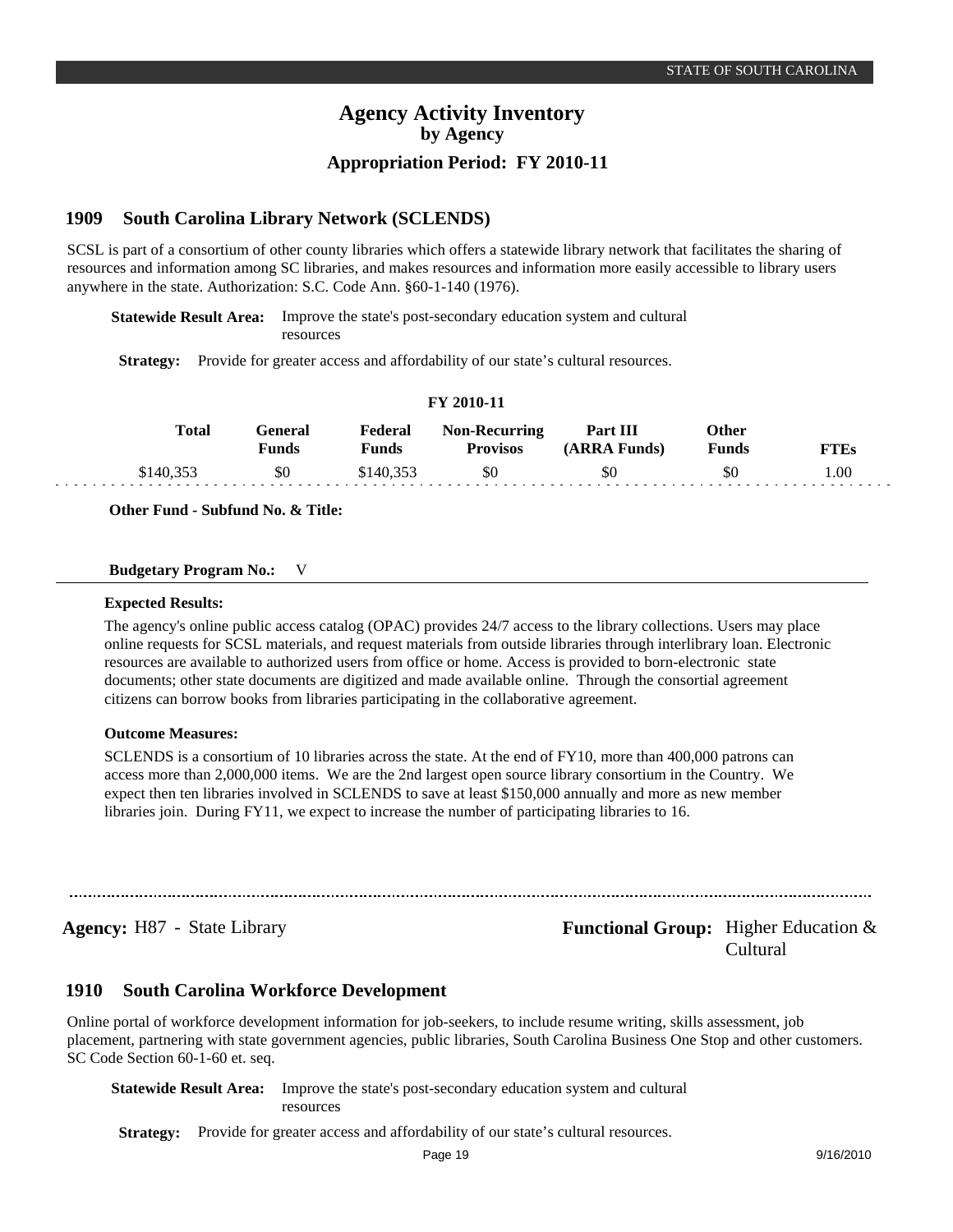### **FY 2010-11**

| <b>Total</b> | General<br>पunds | Federal<br>Funds | <b>Non-Recurring</b><br>Provisos | Part III<br>(ARRA Funds) | Other<br>Funds | <b>FTEs</b> |
|--------------|------------------|------------------|----------------------------------|--------------------------|----------------|-------------|
| \$8,096      | \$0              | \$8.096          | \$0                              | \$0                      | SU             | 00.         |
|              |                  |                  |                                  |                          |                |             |

**Other Fund - Subfund No. & Title:**

#### **Budgetary Program No.:** VI

### **Expected Results:**

Users will have access to a variety of business-related information, including, but not limited to state government documents, access to online state government services such as Business OneStop, database content, web information, online training.

#### **Outcome Measures:**

We have experienced a tremendous amount of support for our workforce development project. We launched a new website: www.worksc.org which has been extremely valuable for those South Carolina citizens looking for work. We have partnered with the Employment OneStops, and public libraries to provide training to assist citizens in developing resumes, assessing technology needs, assisting with job hunting, etc. We have hired a temporary full-time grant position dedicated solely to workforce development.

## **Agency:** H87 - State Library **- Equal Functional Group:** Higher Education & Cultural

#### **Family Literacy Calendar 1911**

Calendar, both in print and online, of activities and reading lists for parents and caregivers that will prepare children to enter kindergarten. SC Code Section 60-1-60 et. seq.

**Statewide Result Area:** Improve the state's post-secondary education system and cultural resources

**Strategy:** Provide for greater access and affordability of our state's cultural resources.

|          | Total |                  |                  |                                         |                          |                |             |
|----------|-------|------------------|------------------|-----------------------------------------|--------------------------|----------------|-------------|
|          |       | General<br>Funds | Federal<br>Funds | <b>Non-Recurring</b><br><b>Provisos</b> | Part III<br>(ARRA Funds) | Other<br>Funds | <b>FTEs</b> |
| \$26,459 |       | \$0              | \$26,459         | \$0                                     | \$0                      | \$0            | 1.00        |

**Other Fund - Subfund No. & Title:**

**Budgetary Program No.:** VI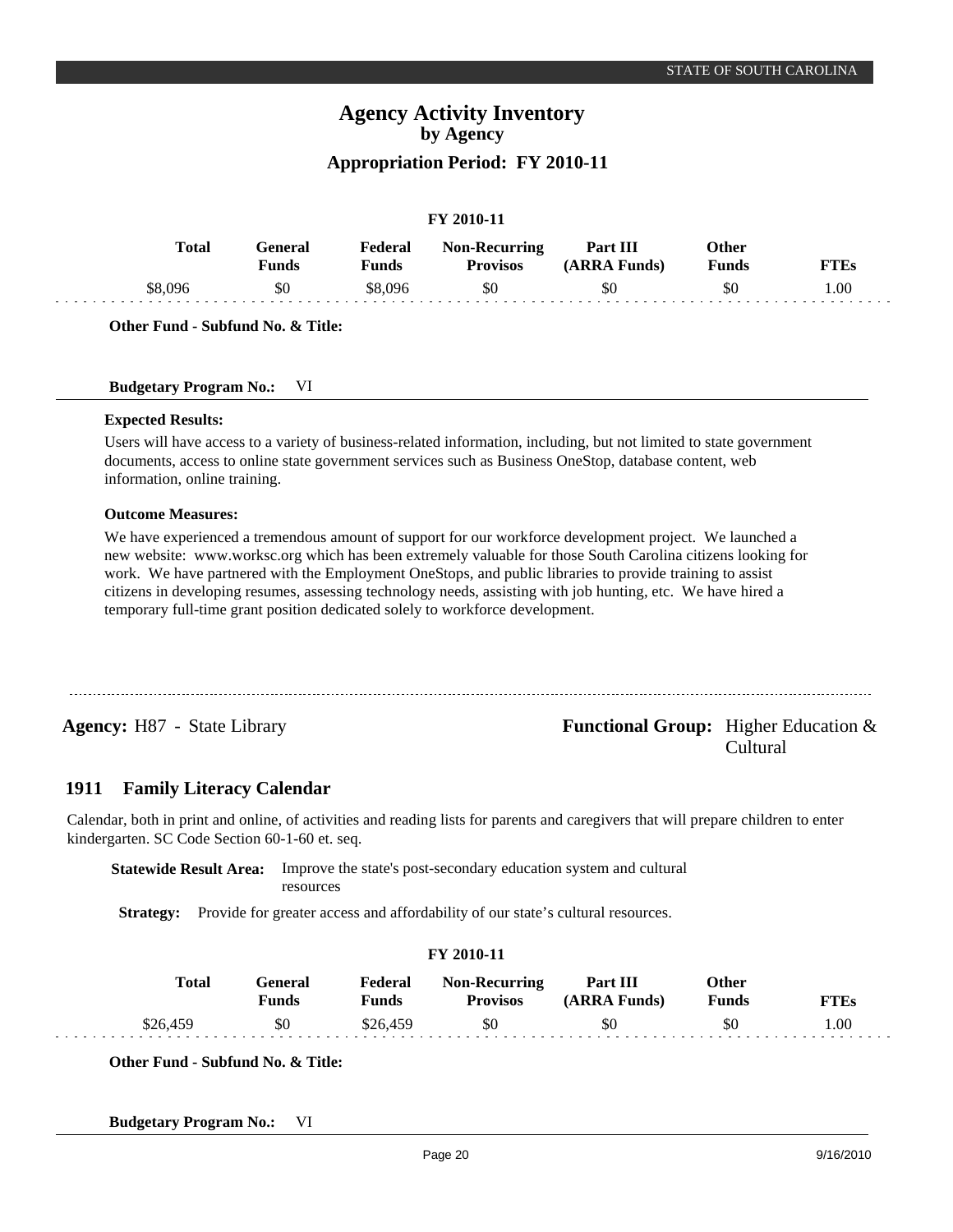#### **Expected Results:**

Parents and caregivers of pre-K children are provided with activities, reading lists, and information aligned to SC Curriculum Standards for kindergarten students, that can be used to ensure their child is prepared to start kindergarten. An interactive online version of the calendar will ultimately be available, as well as a print version.

#### **Outcome Measures:**

During FY10: The Day by Day Literacy Calendar makes it possible for families to include literacy in their everyday lives. With our partners across the State we distributed 14,000 calendars to families and classrooms reaching children in the greatest need. Our FY11 goal is to put more calendars into the hands of more families; we plan to launch a Spanish version as well.

**Agency:** H87 - State Library **- Agency: Functional Group:** Higher Education & Cultural

#### **SC Center for the Book and Literary Arts Partnerships 1912**

Celebrates South Carolina's rich literary heritage and brings public attention to the importance of books, writers and reading as an affiliate of the Library of Congress Center for the Book; is a cooperative project of the South Carolina State Library, the University of South Carolina School of Library and Information Science, and the Humanities Council SC. SC Code Section 60- 1-60 et. seq.

**Statewide Result Area:** Improve the state's post-secondary education system and cultural resources

**Strategy:** Provide for greater access and affordability of our state's cultural resources.

|              |                         |                         | FY 2010-11                              |                                 |                              |             |
|--------------|-------------------------|-------------------------|-----------------------------------------|---------------------------------|------------------------------|-------------|
| <b>Total</b> | General<br><b>Funds</b> | Federal<br><b>Funds</b> | <b>Non-Recurring</b><br><b>Provisos</b> | <b>Part III</b><br>(ARRA Funds) | <b>Other</b><br><b>Funds</b> | <b>FTEs</b> |
| \$59,900     | \$0                     | \$59,900                | \$0                                     | \$0                             | \$0                          | 0.00        |

**Other Fund - Subfund No. & Title:**

#### **Budgetary Program No.:** I

#### **Expected Results:**

Co-sponsors literary events, such as the South Carolina Book Festival, SC State Library's Read-In, Letters About Literature, and other programs. Let's Talk About It, reading/discussion program created by the American Library Association and offered free to South Carolina public libraries through a partnership of the South Carolina State Library and The Humanities Council SC.

### **Outcome Measures:**

Goals for FY11: Expand programming offered onsite at the State Library, as well as online and in public libraries. FY10 brought the in more than 200 attendees and 12 programs to the SC Author series.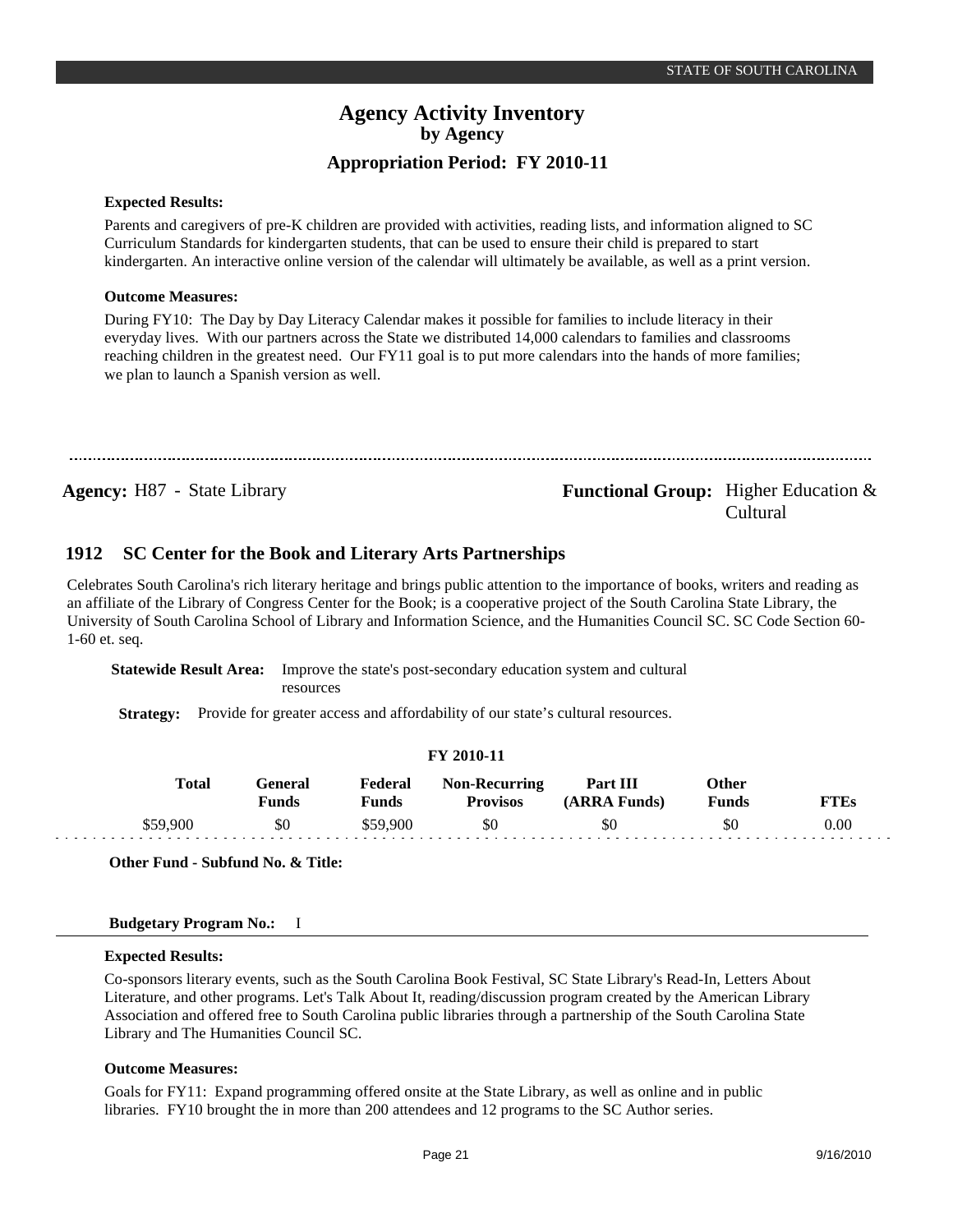Cultural

## **Agency Activity Inventory by Agency Appropriation Period: FY 2010-11**

**Agency:** H87 - State Library **- Agency: Functional Group:** Higher Education &

#### **Cultural Heritage and Education 1913**

Promote libraries as essential educational institutions and promoters of cultural heritage. SC Code Section 60-1-60 et. seq.

**Statewide Result Area:** Improve the state's post-secondary education system and cultural resources

**Strategy:** Provide for greater access and affordability of our state's cultural resources.

### **FY 2010-11**

| <b>Total</b> | ÷eneral<br><b>Funds</b> | Federal<br>Funds | <b>Non-Recurring</b><br><b>Provisos</b> | Part III<br>(ARRA Funds) | Other<br>Funds | <sup>~</sup> TEs |
|--------------|-------------------------|------------------|-----------------------------------------|--------------------------|----------------|------------------|
|              | \$0                     | \$111,438        | \$0                                     | \$0                      | \$0            | 0.00             |

**Other Fund - Subfund No. & Title:**

### **Budgetary Program No.:** VI

#### **Expected Results:**

Identify partners who can advance the work of the state library and begin the process of developing and strengthening collaborative partnerships. Provide borrowing privileges to teachers to include inter-library borrowing. Develop standards for online learning. Define SCSL relationship to SC Memory Project and explore Native Pathways possibilities. We will begin partnering with Clemson University this year on a partnering project.

#### **Outcome Measures:**

Provides resources to teachers, parents, students, school librarians and public librarians to promote education and literacy in South Carolina. Provide citizens of South Carolina with assistance and information for cultural heritage and Native Pathways.

## **Agency:** H87 - State Library **- Agency: Functional Group:** Higher Education & Cultural

#### **StudySC 1970**

StudySC is a website that provides online content to support South Carolina specific curriculum standards. StudySC was created by the South Carolina State Library with a student-friendly environment arranged by grade level and by subject area where students can find the information they need fast.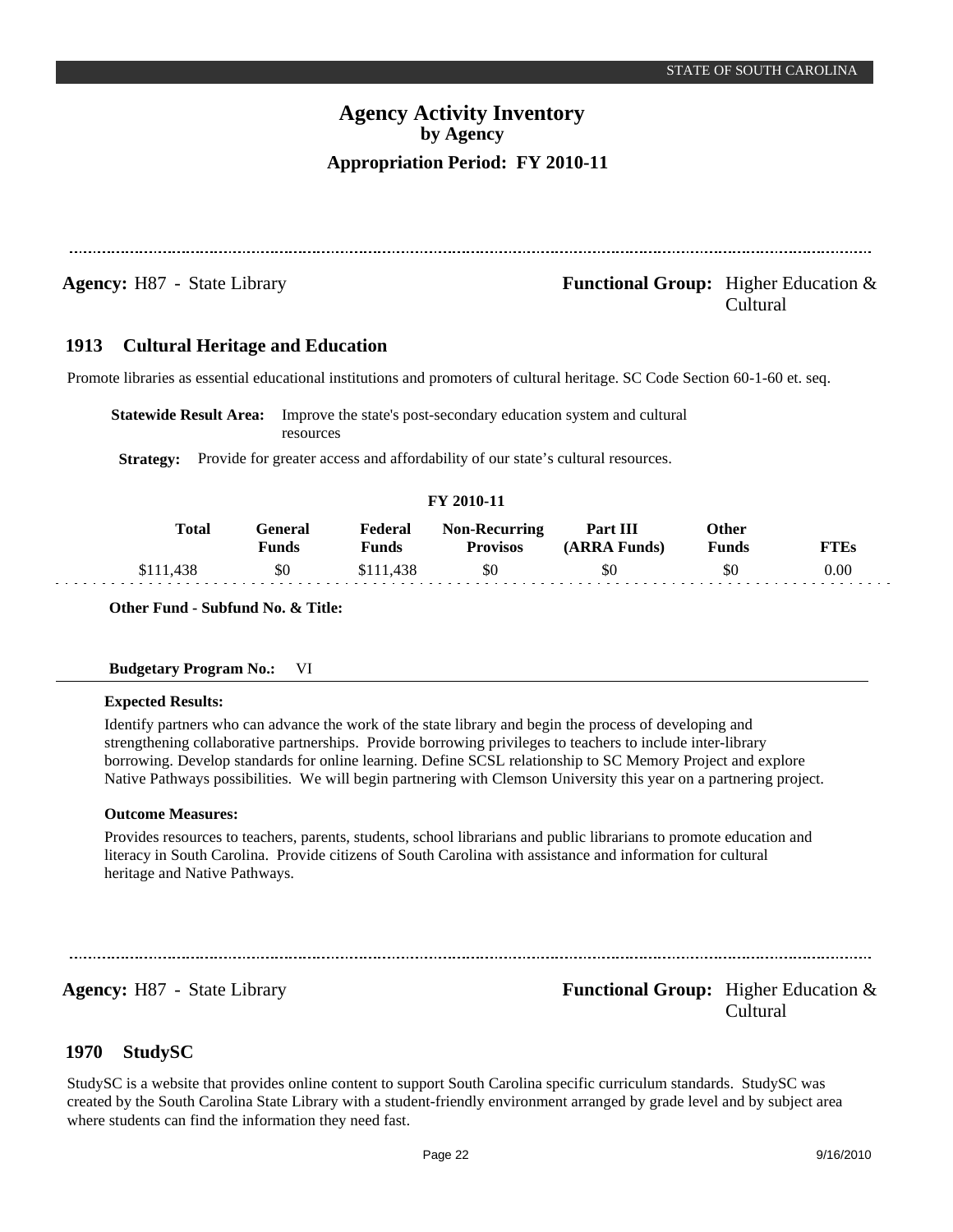**FTEs** 1.00

## **Agency Activity Inventory by Agency Appropriation Period: FY 2010-11**

| <b>Statewide Result Area:</b> | resources               |                         |                                                                                 | Improve the state's post-secondary education system and cultural |                              |
|-------------------------------|-------------------------|-------------------------|---------------------------------------------------------------------------------|------------------------------------------------------------------|------------------------------|
| <b>Strategy:</b>              |                         |                         | Provide for greater access and affordability of our state's cultural resources. |                                                                  |                              |
|                               |                         |                         | FY 2010-11                                                                      |                                                                  |                              |
| <b>Total</b>                  | General<br><b>Funds</b> | Federal<br><b>Funds</b> | <b>Non-Recurring</b><br><b>Provisos</b>                                         | Part III<br>(ARRA Funds)                                         | <b>Other</b><br><b>Funds</b> |
| \$1,551                       | \$0                     | \$1,551                 | \$0                                                                             | \$0                                                              | \$0                          |

**Other Fund - Subfund No. & Title:**

#### **Budgetary Program No.:** New

#### **Expected Results:**

The StudySC site is loaded with South Carolina specific web resources for K-12 homework help, projects, and more. StudySC will also provide teachers with lesson plans and other content to support classroom activities. From artist biographies to Native American tribes and Civil War timelines, StudySC has it all.

#### **Outcome Measures:**

Provides resources to students, teachers, and parents, students, to promote education and literacy in South Carolina. Provide students of South Carolina with assistance and information about South Carolina.

## **Agency:** H87 - State Library **- Agency: Functional Group:** Higher Education & Cultural

#### **Digital Preservation Project 1971**

The State Library wants to be a contributor to library digitization projects throughout South Carolina. A first step in that process is preparing a collection suitable for the SC Digital Library. The State Library has several collections of old photographs that show library service as it was in the early-to-mid part of the 20th century.

**Statewide Result Area:** Improve the state's post-secondary education system and cultural resources

**Strategy:** Provide for greater access and affordability of our state's cultural resources.

## **FY 2010-11**

| Total    | General<br>Funds | Federal<br>Funds | <b>Non-Recurring</b><br><b>Provisos</b> | Part III<br>(ARRA Funds) | Other<br><b>Funds</b> | TTEs     |
|----------|------------------|------------------|-----------------------------------------|--------------------------|-----------------------|----------|
| \$39,214 | \$0              | \$39.214         | \$0                                     | \$0                      | SC                    | $0.00\,$ |

**Other Fund - Subfund No. & Title:**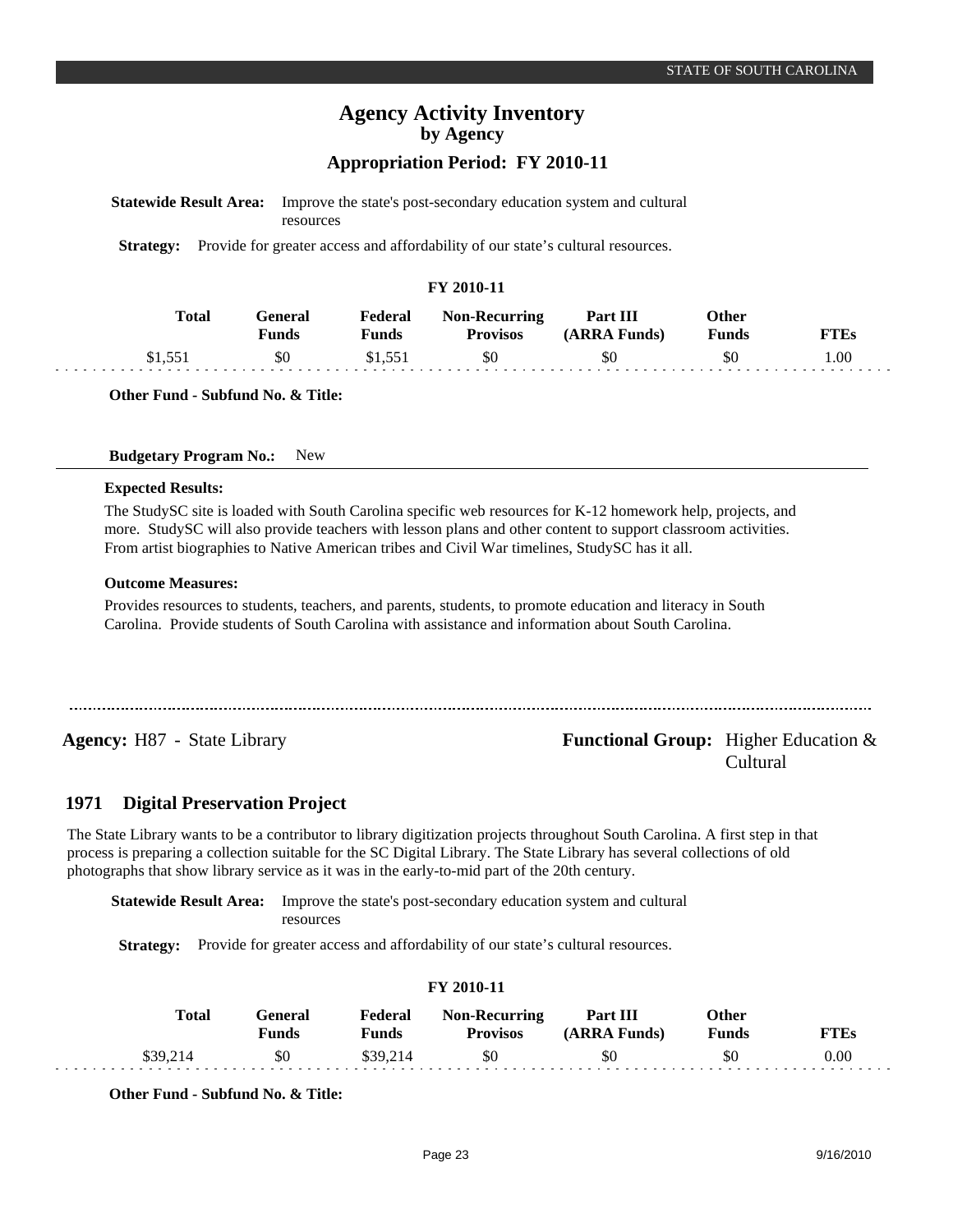#### **Budgetary Program No.:** New

#### **Expected Results:**

Some of the most unique documents and engaging pictures in those collections pertain to library service during the 1930s, immediately before and after WPA money bought bookmobiles for nearly every county in the state. This project will create a CONTENTdm digital library of those items suitable for the statewide SC Digital Library.

#### **Outcome Measures:**

The goal is to improve access to some of the State Library's considerable photograph collection documenting library service in the state. The collection is historically important because it focuses on a key time of growth for South Carolina library service; and, to some extent, the economic problems libraries faced during the Depression mirror the problems SC libraries are facing during the current recession.

## **Agency:** H87 - State Library **-** *Functional Group:* Higher Education & Cultural

#### **Awe Workstations 1972**

Awe Workstations seeks to increase the ability of young children (2-5) to use simple computer programs which convey basic literacy concepts.

**Statewide Result Area:** Improve the state's post-secondary education system and cultural resources

**Strategy:** Provide for greater access and affordability of our state's cultural resources.

|              |                         |                  | FY 2010-11                              |                          |                |             |
|--------------|-------------------------|------------------|-----------------------------------------|--------------------------|----------------|-------------|
| <b>Total</b> | General<br><b>Funds</b> | Federal<br>Funds | <b>Non-Recurring</b><br><b>Provisos</b> | Part III<br>(ARRA Funds) | Other<br>Funds | <b>FTEs</b> |
| \$32,360     | \$0                     | \$32,360         | \$0                                     | \$0                      | \$0            | .00         |

**Other Fund - Subfund No. & Title:**

#### **Budgetary Program No.:** New

#### **Expected Results:**

Through the Awe Workstations young children, their parents, and daycare operators will gain an understanding of the importance of family reading and early literacy through the use of colorful, enjoyable, and effective computer based literacy interactions.

#### **Outcome Measures:**

This is a new project, which was just rolled out in the fourth quarter of FY10. We selected five counties to pilot the program and will evaluate the interest and success during FY11 to determine a more comprehensive roll-out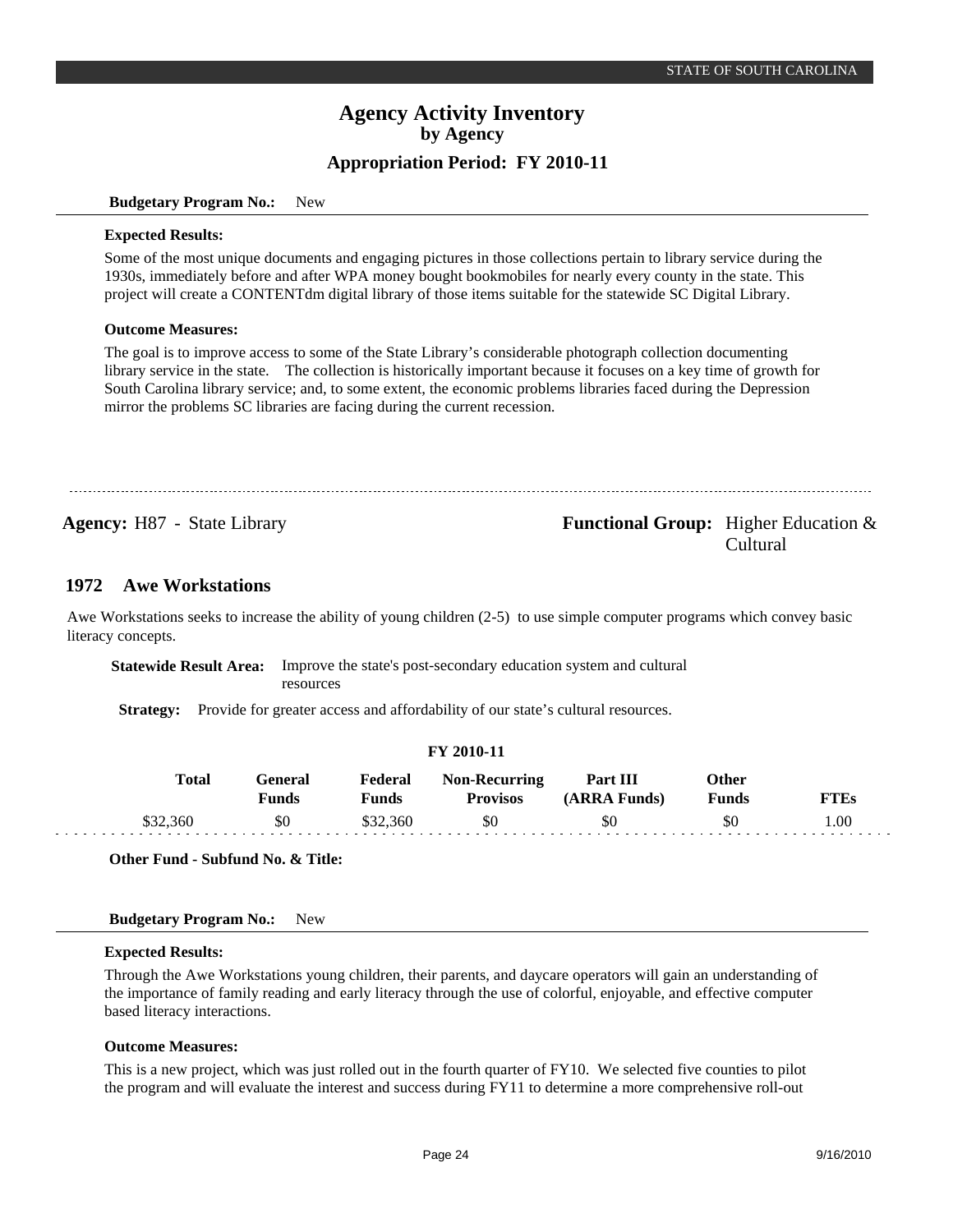**Agency:** H87 - State Library **- Agency: Functional Group:** Higher Education & Cultural

#### **Grand Family Resource Center 1973**

There are over 2.2 million children living in Grandparent headed households. Grand family Resource Centers ar4e located in the public library and serve as a place for grandparents to receive information that will assist them with the variety of issues that occur while raising grandchildren.

**Statewide Result Area:** Improve the state's post-secondary education system and cultural resources

**Strategy:** Provide for greater access and affordability of our state's cultural resources.

### **FY 2010-11**

| <b>Total</b> | General<br><b>Funds</b> | <b>Federal</b><br>Funds | <b>Non-Recurring</b><br><b>Provisos</b> | Part III<br>(ARRA Funds) | Other<br><b>Funds</b> | FTEs |
|--------------|-------------------------|-------------------------|-----------------------------------------|--------------------------|-----------------------|------|
| 360          | \$0                     | \$15,360                | \$0                                     | \$0                      | \$0                   | .00  |

**Other Fund - Subfund No. & Title:**

### **Budgetary Program No.:** New

### **Expected Results:**

The Resource Center focuses on the grandparent-grandchildren connection due to the generation gap that can make the parenting particularly difficult for a grandparent.

#### **Outcome Measures:**

This is a new project, which was just rolled out in the fourth quarter of FY10. We selected ten counties to pilot the program and will evaluate the interest and success during FY11 to determine a more comprehensive roll-out

## **Agency:** H87 - State Library **- Equal Functional Group:** Higher Education & Cultural

#### **SC Family Friendly Standards 1974**

The South Carolina State Library's Family Friendly Standards website: www.scffs.org uses the standards published by the SC Education Oversight Committee and the SC Department of Education. The standards are used to help families understand the South Carolina Academic Standards. These standards outline state requirements for children's learning and what students across the state should be able to do in certain subjects.